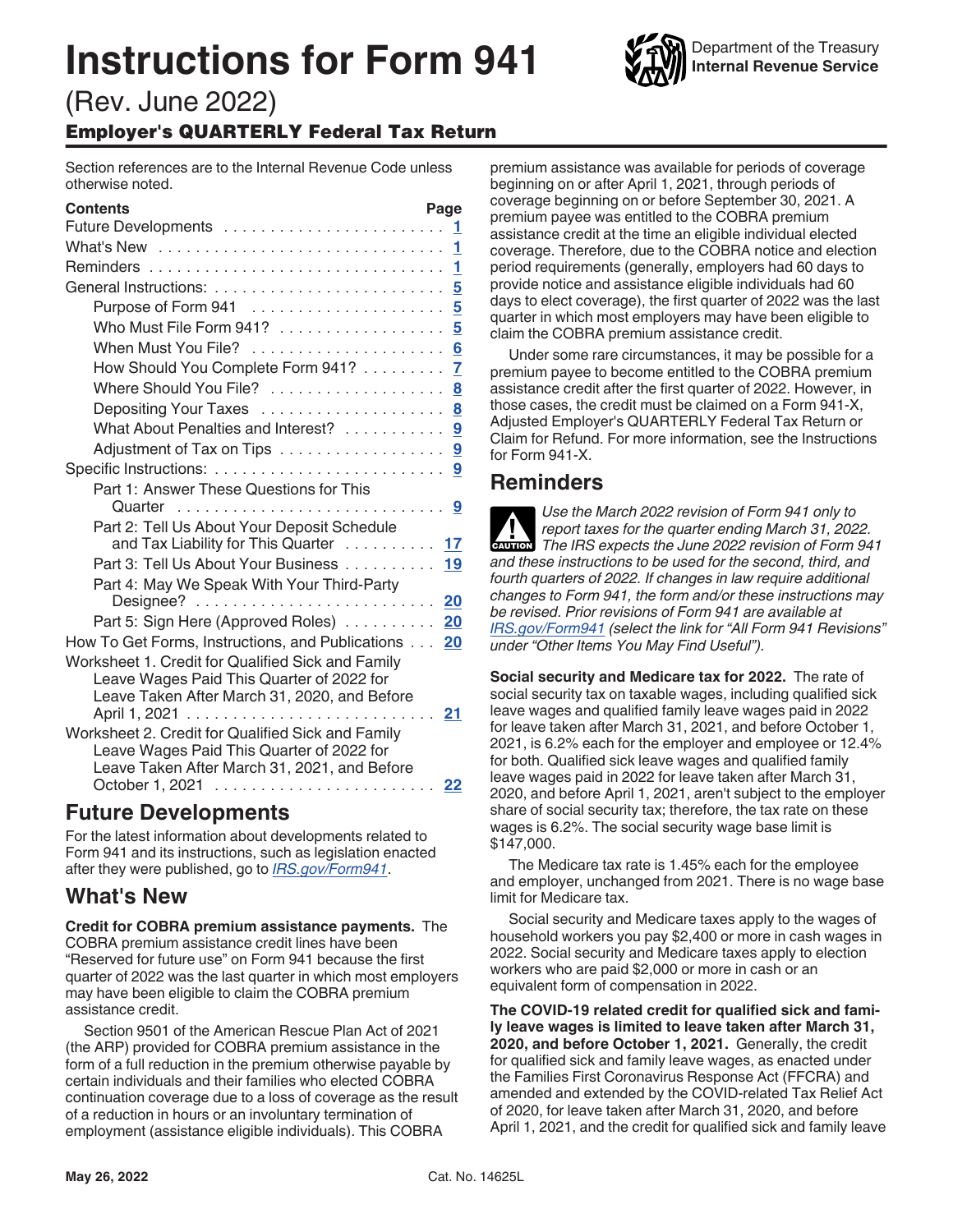wages under sections 3131, 3132, and 3133 of the Internal Revenue Code, as enacted under the ARP for leave taken after March 31, 2021, and before October 1, 2021, have expired. However, employers that pay qualified sick and family leave wages in 2022 for leave taken after March 31, 2020, and before October 1, 2021, are eligible to claim a credit for qualified sick and family leave wages in the quarter of 2022 in which the qualified wages were paid. For more information, see the instructions for [line 11b](#page-13-0), [line 11d](#page-13-0), [line 13c](#page-15-0), and [line 13e](#page-15-0), later.

Use [Worksheet 1](#page-20-0) to figure the credit for leave taken after March 31, 2020, and before April 1, 2021. Use Worksheet 2 to figure the credit for leave taken after March 31, 2021, and before October 1, 2021. For more information about the credit for qualified sick and family leave wages, go to *[IRS.gov/PLC](https://www.irs.gov/plc)*.

**The COVID-19 related employee retention credit has expired.** The employee retention credit enacted under the Coronavirus Aid, Relief, and Economic Security (CARES) Act and amended and extended by the Taxpayer Certainty and Disaster Tax Relief Act of 2020 was limited to qualified wages paid after March 12, 2020, and before July 1, 2021. The employee retention credit under section 3134 of the Internal Revenue Code, as enacted by the ARP and amended by the Infrastructure Investment and Jobs Act, was limited to wages paid after June 30, 2021, and before October 1, 2021, unless the employer was a recovery startup business. An employer that was a recovery startup business could also claim the employee retention credit for wages paid after September 30, 2021, and before January 1, 2022.

**Advance payment of COVID-19 credits ended.** Although you may pay qualified sick and family leave wages in 2022 for leave taken after March 31, 2020, and before October 1, 2021, you may no longer request an advance payment of any credit on Form 7200, Advance Payment of Employer Credits Due to COVID-19.

**Notice 2021-65 effect on deposit schedule.** If you became a semiweekly schedule depositor for 2022 under the \$100,000 Next-Day Deposit Rule **solely** as a result of the relief provided in Notice 2021-65, 2021-51 I.R.B. 880, available at *[IRS.gov/irb/2021-51\\_IRB#NOT-2021-65](https://www.irs.gov/irb/2021-51_IRB#NOT-2021-65)*, regarding the early termination of the employee retention credit for the fourth quarter of 2021, you may be converted back to a monthly schedule depositor by contacting the IRS. You may continue to deposit in accordance with your status as a monthly schedule depositor, but you may receive a system-generated failure-to-deposit (FTD) penalty notice after you file your Form 941 for the first quarter of 2022. Contact the IRS at the toll-free number on your FTD penalty notice to request abatement of the FTD penalty and to be converted back to a monthly schedule depositor.

**Payroll tax credit for certain tax-exempt organizations affected by qualified disasters.** Section 303(d) of the Taxpayer Certainty and Disaster Tax Relief Act of 2020 allows for a payroll tax credit for certain tax-exempt organizations affected by certain qualified disasters **not**  related to COVID-19. This credit is claimed on Form 5884-D (not on Form 941). Form 5884-D is filed after the Form 941 for the quarter for which the credit is being claimed has been filed. If you will claim this credit on Form 5884-D and you're also claiming a credit for qualified sick and family leave wages for leave taken before April 1, 2021, you must include any credit that will be claimed on Form 5884-D on Worksheet [1](#page-20-0) for that quarter. For more information about this credit, go to *[IRS.gov/Form5884D](https://www.irs.gov/form5884d)*.

**Deferral of the employer share of social security tax expired.** The CARES Act allowed employers to defer the deposit and payment of the employer share of social security tax. The deferred amount of the employer share of social security tax was only available for deposits due on or after March 27, 2020, and before January 1, 2021, as well as deposits and payments due after January 1, 2021, that were required for wages paid on or after March 27, 2020, and before January 1, 2021. One-half of the employer share of social security tax was due by December 31, 2021, and the remainder is due by December 31, 2022. Because both December 31, 2021, and December 31, 2022, are nonbusiness days, payments made on the next business day will be considered timely. Any payments or deposits you made before December 31, 2021, were first applied against your payment due on December 31, 2021, and then applied against your payment due on December 31, 2022. For more information about the deferral of employment tax deposits, go to *[IRS.gov/ETD](https://www.irs.gov/etd)*. See *Paying the deferred amount of the employer share of social security tax* and *[How to pay the](#page-2-0)  [deferred amount of the employer and employee share of](#page-2-0) [social security tax](#page-2-0)*, later, for information about paying the deferred amount of the employer share of social security tax.

**Deferral of the employee share of social security tax expired.** The Presidential Memorandum on Deferring Payroll Tax Obligations in Light of the Ongoing COVID-19 Disaster, issued on August 8, 2020, directed the Secretary of the Treasury to defer the withholding, deposit, and payment of the employee share of social security tax on wages paid during the period from September 1, 2020, through December 31, 2020. The deferral of the withholding and payment of the employee share of social security tax was available for employees whose social security wages paid for a biweekly pay period were less than \$4,000, or the equivalent threshold amount for other pay periods. The COVID-related Tax Relief Act of 2020 deferred the due date for the withholding and payment of the employee share of social security tax until the period beginning on January 1, 2021, and ending on December 31, 2021. For more information about the deferral of employee social security tax, see Notice 2020-65, 2020-38 I.R.B. 567, available at *[IRS.gov/irb/2020-38\\_IRB#NOT-2020-65](https://www.irs.gov/irb/2020-38_IRB#NOT-2020-65)*; and Notice 2021-11, 2021-06 I.R.B. 827, available at *[IRS.gov/irb/](https://www.irs.gov/irb/2021-06_IRB#NOT-2021-11) [2021-06\\_IRB#NOT-2021-11](https://www.irs.gov/irb/2021-06_IRB#NOT-2021-11)*. Also see *[Paying the deferred](#page-2-0) [amount of the employee share of social security tax](#page-2-0)* and *[How](#page-2-0)  [to pay the deferred amount of the employer and employee](#page-2-0) [share of social security tax](#page-2-0)*, later, for information about paying the deferred amount of the employee share of social security tax.

**Paying the deferred amount of the employer share of social security tax.** One-half of the employer share of social security tax was due by December 31, 2021, and the remainder is due by December 31, 2022. Because both December 31, 2021, and December 31, 2022, are nonbusiness days, payments made on the next business day will be considered timely. Any payments or deposits you made before December 31, 2021, were first applied against your payment due on December 31, 2021, and then applied against your payment due on December 31, 2022. For example, if your employer share of social security tax for the third quarter of 2020 was \$20,000 and you deposited \$5,000 of the \$20,000 during the third quarter of 2020 and you deferred \$15,000 on Form 941, line 13b, then you were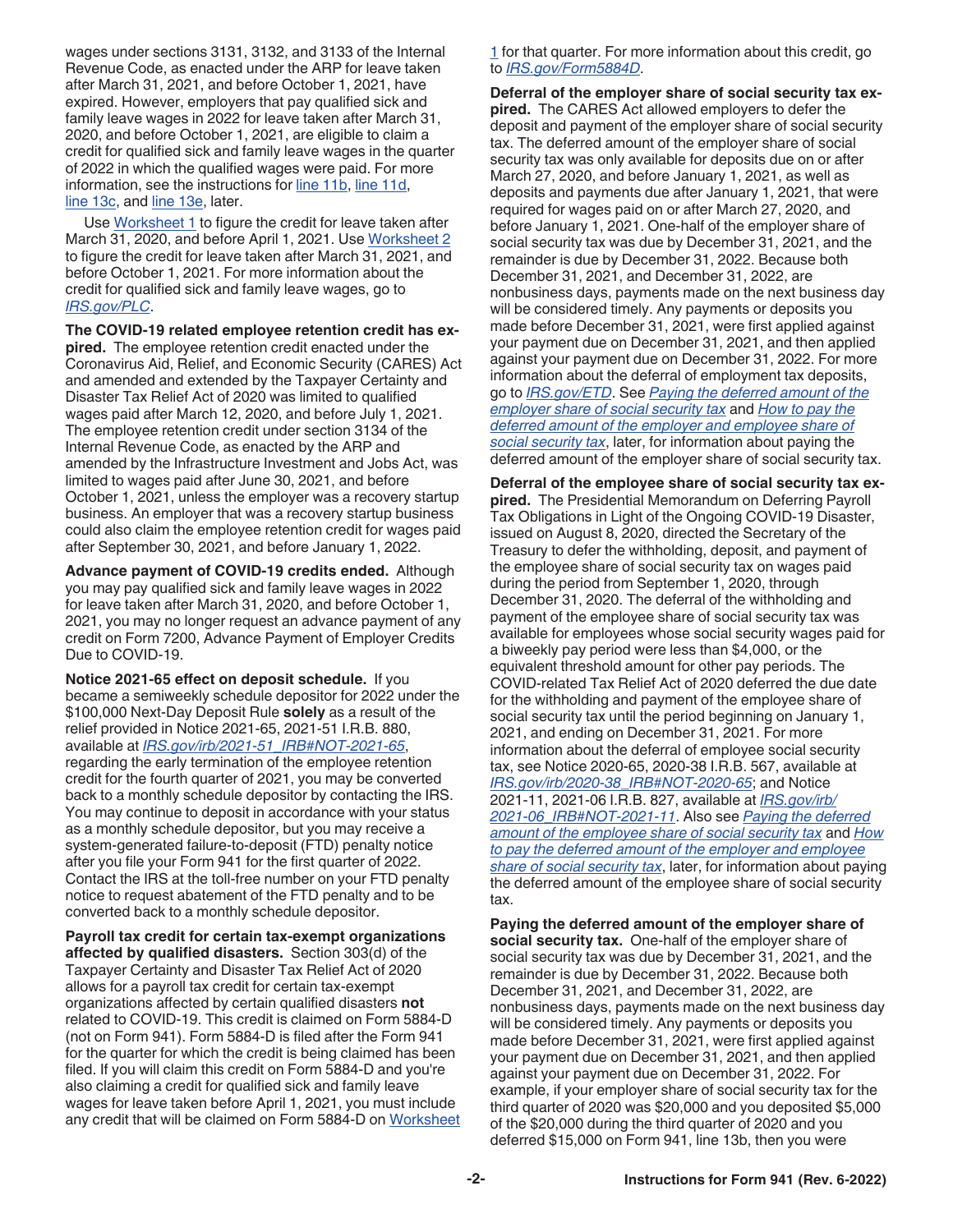<span id="page-2-0"></span>required to pay \$5,000 by December 31, 2021, and must pay \$10,000 by December 31, 2022. However, if your employer share of social security tax for the third quarter of 2020 was \$20,000 and you deposited \$15,000 of the \$20,000 during the third quarter of 2020 and you deferred \$5,000 on Form 941, line 13b, then you didn't need to pay any deferred amount by December 31, 2021, because 50% of the amount that could have been deferred (\$10,000) was already paid and was first applied against your payment that was due on December 31, 2021. Accordingly, you must pay the \$5,000 deferral by December 31, 2022. Payment of the deferral isn't reported on Form 941. For additional information, go to *[IRS.gov/ETD](https://www.irs.gov/etd)*.

**Paying the deferred amount of the employee share of social security tax.** The due date for the withholding and payment of the employee share of social security tax was postponed until the period beginning on January 1, 2021, and ending on December 31, 2021. The employer was required to withhold and pay the total deferred employee share of social security tax ratably from wages paid to the employee between January 1, 2021, and December 31, 2021. If necessary, the employer was allowed to make arrangements to otherwise collect the total deferred taxes from the employee. The employer was liable to pay the deferred taxes to the IRS and was required to do so before January 1, 2022, to avoid interest, penalties, and additions to tax on those amounts. Because January 1, 2022, was a nonbusiness day, payments made on January 3, 2022, were considered timely. Payment of the deferral isn't reported on Form 941. For more information about the deferral of the employee share of social security tax, see *[Notice 2020-65](https://www.irs.gov/irb/2020-38_IRB#NOT-2020-65)*  and *[Notice 2021-11](https://www.irs.gov/irb/2021-06_IRB#NOT-2021-11)*.

**How to pay the deferred amount of the employer and employee share of social security tax.** You may pay the amount you owe electronically using the Electronic Federal Tax Payment System (EFTPS), by credit or debit card, or by a check or money order. The preferred method of payment is EFTPS. For more information, go to *[EFTPS.gov](https://www.eftps.gov)*, or call 800- 555-4477 or 800-733-4829 (TDD). To pay the deferred amount using EFTPS, select Form 941, the calendar quarter in 2020 to which the payment relates, and the option to pay the deferred amount.

To pay by credit or debit card, go to *[IRS.gov/PayByCard](https://www.irs.gov/paybycard)*. If you pay by check or money order, include a 2020 Form 941-V, Payment Voucher, for the quarter in which you originally deferred the deposit and payment. Darken the circle identifying the quarter for which the payment is being made. The 2020 Form 941-V is on page 5 of Form 941 and is available at *[IRS.gov/Form941](https://www.irs.gov/form941)* (select the link for "All Form 941 Revisions" under "Other Items You May Find Useful"). Make the check or money order payable to "United States Treasury." Enter your EIN, "Form 941," and the calendar quarter in which you originally deferred the deposit and payment (for example, "2nd Quarter 2020").

Payments should be sent to:

Department of the Treasury **Department of the Treasury** Internal Revenue Service or Internal Revenue Service Ogden, UT 84201-0030 Kansas City, MO

64999-0030

Send your payment to the address above that is in the same state as the address to which you would mail returns filed without a payment, as shown under *[Where Should You](#page-7-0)*  *[File](#page-7-0)*, later. For more information about the deferral of social security tax, go to *[IRS.gov/ETD](https://www.irs.gov/etd)* and see *[Notice 2020-65](https://www.irs.gov/irb/2020-38_IRB#NOT-2020-65)* and *[Notice 2021-11](https://www.irs.gov/irb/2021-06_IRB#NOT-2021-11)*.

**2022 withholding tables.** The federal income tax withholding tables are included in Pub. 15-T, Federal Income Tax Withholding Methods.

**Qualified small business payroll tax credit for increasing research activities.** For tax years beginning after 2015, a qualified small business may elect to claim up to \$250,000 of its credit for increasing research activities as a payroll tax credit against the employer share of social security tax. The payroll tax credit election must be made on or before the due date of the originally filed income tax return (including extensions). The portion of the credit used against the employer share of social security tax is allowed in the first calendar quarter beginning after the date that the qualified small business filed its income tax return. The election and determination of the credit amount that will be used against the employer share of social security tax are made on Form 6765, Credit for Increasing Research Activities. The amount from Form 6765, line 44, must then be reported on Form 8974, Qualified Small Business Payroll Tax Credit for Increasing Research Activities. Form 8974 is used to determine the amount of the credit that can be used in the current quarter. The amount from Form 8974, line 12, is reported on Form 941, line 11a. If you're claiming the research payroll tax credit on your Form 941, you must attach Form 8974 to that Form 941. For more information about the payroll tax credit, see Notice 2017-23, 2017-16 I.R.B. 1100, available at *[IRS.gov/irb/2017-16\\_IRB#NOT-2017-23](https://www.irs.gov/irb/2017-16_IRB#NOT-2017-23)*; and *[IRS.gov/ResearchPayrollTC](https://www.irs.gov/researchpayrolltc)*. Also see *[Adjusting tax liability](#page-17-0)  [for nonrefundable credits claimed on lines 11a, 11b, and 11d](#page-17-0)*, later.

**Certification program for professional employer organizations (PEOs).** The Stephen Beck, Jr., ABLE Act of 2014 required the IRS to establish a voluntary certification program for PEOs. PEOs handle various payroll administration and tax reporting responsibilities for their business clients and are typically paid a fee based on payroll costs. To become and remain certified under the certification program, certified professional employer organizations (CPEOs) must meet various requirements described in sections 3511 and 7705 and related published guidance. Certification as a CPEO may affect the employment tax liabilities of both the CPEO and its customers. A CPEO is generally treated for employment tax purposes as the employer of any individual who performs services for a customer of the CPEO and is covered by a contract described in section 7705(e)(2) between the CPEO and the customer (CPEO contract), but only for wages and other compensation paid to the individual by the CPEO. To become a CPEO, the organization must apply through the IRS Online Registration System. For more information or to apply to become a CPEO, go to *[IRS.gov/](https://www.irs.gov/cpeo) [CPEO](https://www.irs.gov/cpeo)*.

CPEOs must generally file Form 941 and Schedule R (Form 941), Allocation Schedule for Aggregate Form 941 Filers, electronically. For more information about a CPEO's requirement to file electronically, see Rev. Proc. 2017-14, 2017-3 I.R.B. 426, available at *[IRS.gov/irb/](https://www.irs.gov/irb/2017-03_IRB#RP-2017-14) [2017-03\\_IRB#RP-2017-14](https://www.irs.gov/irb/2017-03_IRB#RP-2017-14)*.

**Outsourcing payroll duties.** Generally, as an employer, you're responsible to ensure that tax returns are filed and deposits and payments are made, even if you contract with a third party to perform these acts. You remain responsible if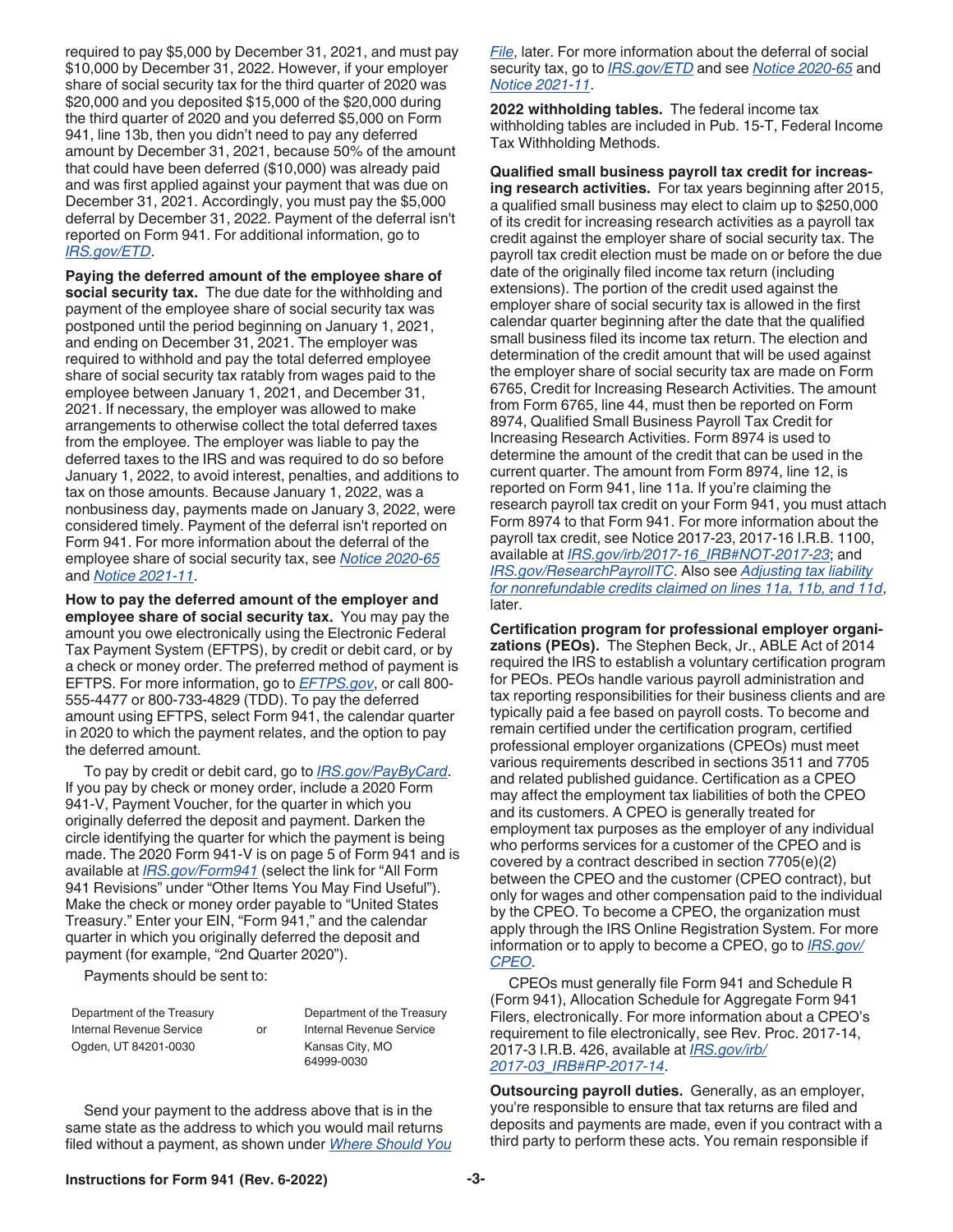<span id="page-3-0"></span>the third party fails to perform any required action. Before you choose to outsource any of your payroll and related tax duties (that is, withholding, reporting, and paying over social security, Medicare, FUTA, and income taxes) to a third-party payer, such as a payroll service provider or reporting agent, go to *[IRS.gov/OutsourcingPayrollDuties](https://www.irs.gov/outsourcingpayrollduties)* for helpful information on this topic. If a CPEO pays wages and other compensation to an individual performing services for you, and the services are covered by a contract described in section 7705(e)(2) between you and the CPEO (CPEO contract), then the CPEO is generally treated for employment tax purposes as the employer, but only for wages and other compensation paid to the individual by the CPEO. However, with respect to certain employees covered by a CPEO contract, you may also be treated as an employer of the employees and, consequently, may also be liable for federal employment taxes imposed on wages and other compensation paid by the CPEO to such employees. For more information on the different types of third-party payer arrangements, see section 16 of Pub. 15.

**COVID-19 employment tax credits when return filed by** 

**a third-party payer.** If you're the common-law employer of the individuals that are paid qualified sick or family leave wages, you're entitled to the credit for the sick and family leave wages regardless of whether you use a third-party payer (such as a PEO, CPEO, or section 3504 agent) to report and pay your federal employment taxes. The third-party payer isn't entitled to the credits with respect to the wages and taxes it remits on your behalf (regardless of whether the third party is considered an "employer" for other purposes).

**Aggregate Form 941 filers.** Approved section 3504 agents and CPEOs must complete and file Schedule R (Form 941) when filing an aggregate Form 941. Aggregate Forms 941 are filed by agents approved by the IRS under section 3504. To request approval to act as an agent for an employer, the agent files Form 2678 with the IRS unless you're a state or local government agency acting as an agent under the special procedures provided in Rev. Proc. 2013-39, 2013-52 I.R.B. 830, available at *[IRS.gov/irb/](https://www.irs.gov/irb/2013-52_IRB#RP-2013-39)*

*[2013-52\\_IRB#RP-2013-39](https://www.irs.gov/irb/2013-52_IRB#RP-2013-39)*. Aggregate Forms 941 are also filed by CPEOs approved by the IRS under section 7705. To become a CPEO, the organization must apply through the IRS Online Registration System at *[IRS.gov/CPEO](https://www.irs.gov/cpeo)*. CPEOs file Form 8973, Certified Professional Employer Organization/Customer Reporting Agreement, to notify the IRS that they started or ended a service contract with a customer. CPEOs must generally file Form 941 and Schedule R (Form 941) electronically. For more information about a CPEO's requirement to file electronically, see Rev. Proc. 2017-14, 2017-3 I.R.B. 426, available at *[IRS.gov/irb/](https://www.irs.gov/irb/2017-03_IRB#RP-2017-14) [2017-03\\_IRB#RP-2017-14](https://www.irs.gov/irb/2017-03_IRB#RP-2017-14)*.

Other third-party payers that file aggregate Forms 941, such as non-certified PEOs, must complete and file Schedule R (Form 941) if they have clients that are claiming the qualified small business payroll tax credit for increasing research activities, and/or the credit for qualified sick and family leave wages.

**TIP**

*If both an employer and a section 3504 authorized agent (or CPEO or other third-party payer) paid wages to an employee during a quarter, both the employer and the section 3504 authorized agent (or CPEO or other third-party payer, if applicable) should file Form 941 reporting the wages each entity paid to the employee during* 

*the applicable quarter and issue Forms W-2 reporting the wages each entity paid to the employee during the year.*

If a third-party payer of sick pay is also paying qualified sick leave wages on behalf of an employer, the third party would be making the payments as an agent of the employer. The employer is required to do the reporting and payment of employment taxes with respect to the qualified sick leave wages and claim the credit for the qualified sick leave wages, unless the employer has an agency agreement with the third-party payer that requires the third-party payer to do the collecting, reporting, and/or paying or depositing employment taxes on the qualified sick leave wages. If the employer has an agency agreement with the third-party payer, the third-party payer includes the qualified sick leave wages on the third party's aggregate Form 941, claims the sick leave credit on behalf of the employer on the aggregate Form 941, and separately reports the credit allocable to the employers on Schedule R (Form 941). See section 6 of Pub. 15-A, Employer's Supplemental Tax Guide, for more information about sick pay reporting.

**Work opportunity tax credit for qualified tax-exempt organizations hiring qualified veterans.** Qualified tax-exempt organizations that hire eligible unemployed veterans may be able to claim the work opportunity tax credit against their payroll tax liability using Form 5884-C. For more information, go to *[IRS.gov/WOTC](https://www.irs.gov/wotc)*.

**Correcting a previously filed Form 941.** If you discover an error on a previously filed Form 941, or if you otherwise need to amend a previously filed Form 941, make the correction using Form 941-X. Form 941-X is filed separately from Form 941. For more information, see the Instructions for Form 941-X, section 13 of Pub. 15, or go to *[IRS.gov/](https://www.irs.gov/correctingemploymenttaxes) [CorrectingEmploymentTaxes](https://www.irs.gov/correctingemploymenttaxes)*.

**Federal tax deposits must be made by electronic funds transfer (EFT).** You must use EFT to make all federal tax deposits. Generally, an EFT is made using EFTPS. If you don't want to use EFTPS, you can arrange for your tax professional, financial institution, payroll service, or other trusted third party to make electronic deposits on your behalf. Also, you may arrange for your financial institution to initiate a same-day wire payment on your behalf. EFTPS is a free service provided by the Department of the Treasury. Services provided by your tax professional, financial institution, payroll service, or other third party may have a fee.

For more information on making federal tax deposits, see section 11 of Pub. 15. To get more information about EFTPS or to enroll in EFTPS, go to *[EFTPS.gov](https://www.eftps.gov)*, or call 800-555-4477 or 800-733-4829 (TDD). Additional information about EFTPS is also available in Pub. 966.



*For an EFTPS deposit to be on time, you must submit the deposit by 8 p.m. Eastern time the day*  **c** submit the deposit by 8 p.m. Easte<br> **CAUTION** before the date the deposit is due.

*Same-day wire payment option.* If you fail to submit a deposit transaction on EFTPS by 8 p.m. Eastern time the day before the date a deposit is due, you can still make your deposit on time by using the Federal Tax Collection Service (FTCS) to make a same-day wire payment. To use the same-day wire payment method, you will need to make arrangements with your financial institution ahead of time. Please check with your financial institution regarding availability, deadlines, and costs. Your financial institution may charge you a fee for payments made this way. To learn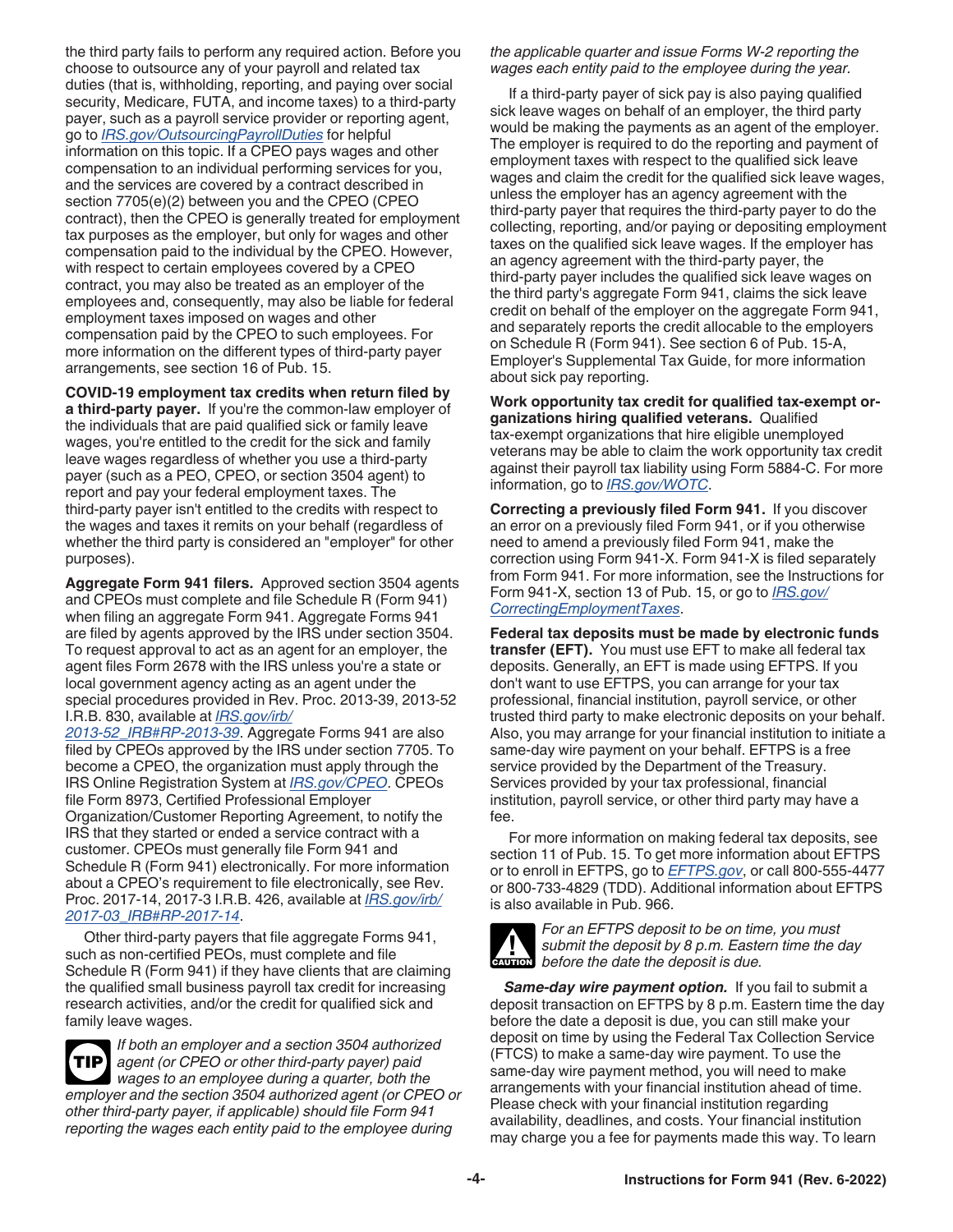<span id="page-4-0"></span>more about the information you will need to give your financial institution to make a same-day wire payment, go to *[IRS.gov/SameDayWire](https://www.irs.gov/samedaywire)*.

*Timeliness of federal tax deposits.* If a deposit is required to be made on a day that isn't a business day, the deposit is considered timely if it is made by the close of the next business day. A business day is any day other than a Saturday, Sunday, or legal holiday. The term "legal holiday" for deposit purposes includes only those legal holidays in the District of Columbia. Legal holidays in the District of Columbia are provided in section 11 of Pub. 15.

**Electronic filing and payment.** Businesses can enjoy the benefits of filing tax returns and paying their federal taxes electronically. Whether you rely on a tax professional or handle your own taxes, the IRS offers you convenient programs to make filing and paying easier. Spend less time worrying about taxes and more time running your business. Use e-file and EFTPS to your benefit.

• For e-file, go to *[IRS.gov/EmploymentEfile](https://www.irs.gov/employmentefile)* for additional information. A fee may be charged to file electronically.

• For EFTPS, go to *[EFTPS.gov](https://www.eftps.gov)*, or call EFTPS Customer Service at 800-555-4477 or 800-733-4829 (TDD) for additional information.

• For electronic filing of Forms W-2, Wage and Tax Statement, go to *[SSA.gov/employer](https://www.ssa.gov/employer)*. You may be required to file Forms W-2 electronically. For details, see the General Instructions for Forms W-2 and W-3.

*If you're filing your tax return or paying your federal taxes electronically, a valid employer identification*  **z** taxes electronically, a valid employer identification number (EIN) is required at the time the return is filed *or the payment is made. If a valid EIN isn't provided, the return or payment won't be processed. This may result in penalties. See* [Employer identification number \(EIN\)](#page-6-0)*, later, for information about applying for an EIN.*

*Electronic funds withdrawal (EFW).* If you file Form 941 electronically, you can e-file and use EFW to pay the balance due in a single step using tax preparation software or through a tax professional. However, don't use EFW to make federal tax deposits. For more information on paying your taxes using EFW, go to *[IRS.gov/EFW](https://www.irs.gov/efw)*.

**Credit or debit card payments.** You can pay the balance due shown on Form 941 by credit or debit card. Your payment will be processed by a payment processor who will charge a processing fee. Don't use a credit or debit card to make federal tax deposits. For more information on paying your taxes with a credit or debit card, go to *[IRS.gov/](https://www.irs.gov/paybycard) [PayByCard](https://www.irs.gov/paybycard)*.

**Online payment agreement.** You may be eligible to apply for an installment agreement online if you can't pay the full amount of tax you owe when you file your return. For more information, see *[What if you can't pay in full](#page-16-0)*, later.

**Paid preparers.** If you use a paid preparer to complete Form 941, the paid preparer must complete and sign the paid preparer's section of the form.

**Where can you get telephone help?** For answers to your questions about completing Form 941 or tax deposit rules, you can call the IRS at 800-829-4933 or 800-829-4059 (TDD/TTY for persons who are deaf, hard of hearing, or have a speech disability), Monday–Friday from 7:00 a.m. to 7:00 p.m. local time (Alaska and Hawaii follow Pacific time).

**Photographs of missing children.** The IRS is a proud partner with the *[National Center for Missing & Exploited](https://www.missingkids.org)* 

*[Children® \(NCMEC\)](https://www.missingkids.org)*. Photographs of missing children selected by the Center may appear in instructions on pages that would otherwise be blank. You can help bring these children home by looking at the photographs and calling 1-800-THE-LOST (1-800-843-5678) if you recognize a child.

# **General Instructions: Purpose of Form 941**

These instructions give you some background information about Form 941. They tell you who must file Form 941, how to complete it line by line, and when and where to file it.

If you want more in-depth information about payroll tax topics relating to Form 941, see Pub. 15 or go to *[IRS.gov/](https://www.irs.gov/employmenttaxes) [EmploymentTaxes](https://www.irs.gov/employmenttaxes)*.

Federal law requires you, as an employer, to withhold certain taxes from your employees' pay. Each time you pay wages, you must withhold—or take out of your employees' pay—certain amounts for federal income tax, social security tax, and Medicare tax. You must also withhold Additional Medicare Tax from wages you pay to an employee in excess of \$200,000 in a calendar year. Under the withholding system, taxes withheld from your employees are credited to your employees in payment of their tax liabilities.

Federal law also requires you to pay any liability for the employer share of social security and Medicare taxes. This share of social security and Medicare taxes isn't withheld from employees.

# **Who Must File Form 941?**

If you pay wages subject to federal income tax withholding or social security and Medicare taxes, you must file Form 941 quarterly to report the following amounts.

- Wages you've paid.
- Tips your employees reported to you.
- Federal income tax you withheld.
- Both the employer and the employee share of social security and Medicare taxes.
- Additional Medicare Tax withheld from employees.

• Current quarter's adjustments to social security and Medicare taxes for fractions of cents, sick pay, tips, and group-term life insurance.

• Qualified small business payroll tax credit for increasing research activities.

• Credit for qualified sick and family leave wages paid this quarter of 2022 for leave taken after March 31, 2020, and before October 1, 2021.

Don't use Form 941 to report backup withholding or income tax withholding on nonpayroll payments such as pensions, annuities, and gambling winnings. Report these types of withholding on Form 945, Annual Return of Withheld Federal Income Tax. Also, don't use Form 941 to report unemployment taxes. Report unemployment taxes on Form 940, Employer's Annual Federal Unemployment (FUTA) Tax Return.

After you file your first Form 941, you must file a return for each quarter, even if you have no taxes to report, unless you filed a final return or one of the exceptions listed next applies.

# **Exceptions**

Special rules apply to some employers.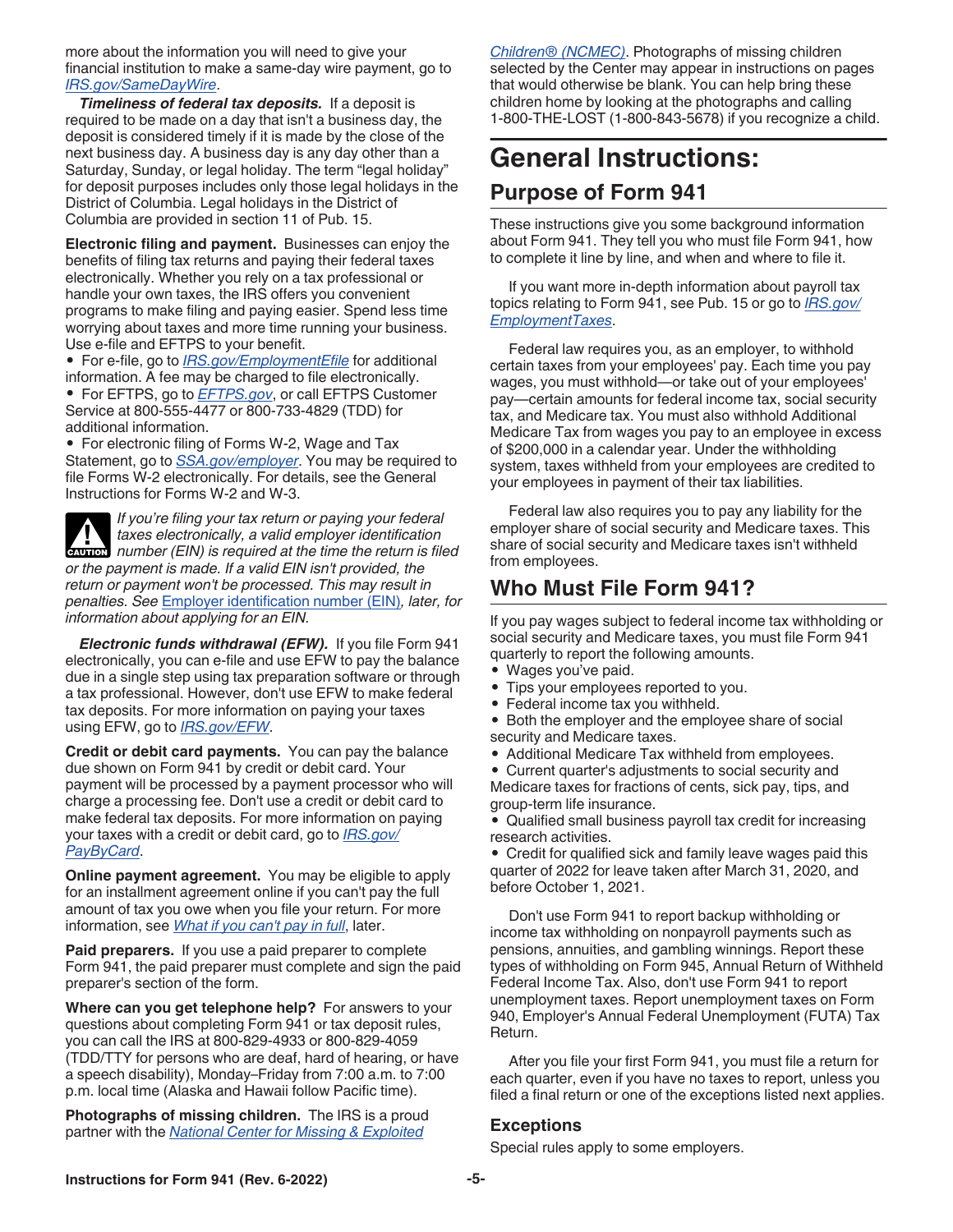<span id="page-5-0"></span>• If you received notification to file **Form 944,** you must file Form 944 annually; don't file Form 941 quarterly.

• **Seasonal employers** don't have to file a Form 941 for quarters in which they have no tax liability because they have paid no wages. To tell the IRS that you won't file a return for one or more quarters during the year, check the box on line 18 every quarter you file Form 941. See section 12 of Pub. 15 for more information.

• Employers of **household employees** don't usually file Form 941. See Pub. 926 and Schedule H (Form 1040) for more information.

• Employers of **farm employees** don't file Form 941 for wages paid for agricultural labor. See Form 943 and Pub. 51 for more information.



*If none of these exceptions apply and you haven't filed a final return, you must file Form 941 each*  **TIP** *quarter even if you didn't pay wages during the quarter. Use IRS e-file, if possible.*

#### **Requesting To File Forms 941 Instead of Form 944, or Requesting To File Form 944 Instead of Forms 941**

**Requesting to file Forms 941 instead of Form 944.**  Employers that would otherwise be required to file Form 944, Employer's ANNUAL Federal Tax Return, may contact the IRS to request to file quarterly Forms 941 instead of annual Form 944. To request to file quarterly Forms 941 to report your social security and Medicare taxes for the 2022 calendar year, you must either call the IRS at 800-829-4933 between January 1, 2022, and April 1, 2022, or send a written request postmarked between January 1, 2022, and March 15, 2022. After you contact the IRS, the IRS will send you a written notice that your filing requirement has been changed to Forms 941. You must receive written notice from the IRS to file Forms 941 instead of Form 944 before you may file these forms. If you don't receive this notice, you must file Form 944 for calendar year 2022.

**Requesting to file Form 944 instead of Forms 941.** If you're required to file Forms 941 but believe your employment taxes for calendar year 2022 will be \$1,000 or less, you may request to file Form 944 instead of Forms 941 by calling the IRS at 800-829-4933 between January 1, 2022, and April 1, 2022, or sending a written request postmarked between January 1, 2022, and March 15, 2022. After you contact the IRS, the IRS will send you a written notice that your filing requirement has been changed to Form 944. You must receive written notice from the IRS to file Form 944 instead of Forms 941 before you may file this form. If you don't receive this notice, you must file Forms 941 for calendar year 2022.

**Where to send written requests.** Written requests should be sent to:

| Department of the Treasury |    | Department of the Treasury |
|----------------------------|----|----------------------------|
| Internal Revenue Service   | or | Internal Revenue Service   |
| Ogden, UT 84201-0038       |    | Cincinnati, OH 45999-0038  |

If you would mail your return filed without a payment to Ogden, as shown under *[Where Should You File](#page-7-0)*, later, send your request to the Ogden address shown above. If you would mail your return filed without a payment to Kansas City, send your request to the address for Cincinnati shown

above. For more information about these procedures, see Rev. Proc. 2009-51, 2009-45 I.R.B. 625, available at *[IRS.gov/irb/2009-45\\_IRB#RP-2009-51](https://www.irs.gov/irb/2009-45_IRB#RP-2009-51)*.

### **What if You Reorganize or Close Your Business?**

#### **If You Sell or Transfer Your Business . . .**

If you sell or transfer your business during the quarter, you and the new owner must each file a Form 941 for the quarter in which the transfer occurred. Report only the wages you paid.

When two businesses merge, the continuing firm must file a return for the quarter in which the change took place and the other firm should file a final return.

Changing from one form of business to another—such as from a sole proprietorship to a partnership or corporation—is considered a transfer. If a transfer occurs, you may need a new EIN. See Pub. 1635 and section 1 of Pub. 15 for more information.

Attach a statement to your return with:

- The new owner's name (or the new name of the business);
- Whether the business is now a sole proprietorship,
- partnership, or corporation;
- The kind of change that occurred (a sale or transfer);
- The date of the change; and

• The name of the person keeping the payroll records and the address where those records will be kept.

#### **If Your Business Has Closed . . .**

If you permanently go out of business or stop paying wages to your employees, you must file a final return. To tell the IRS that Form 941 for a particular quarter is your final return, check the box on line 17 and enter the final date you paid wages. Also attach a statement to your return showing the name of the person keeping the payroll records and the address where those records will be kept.

See *Terminating a business* in the General Instructions for Forms W-2 and W-3 for information about earlier dates for the expedited furnishing and filing of Forms W-2 when a final Form 941 is filed.

If you participated in a statutory merger or consolidation, or qualify for predecessor-successor status due to an acquisition, you should generally file Schedule D (Form 941), Report of Discrepancies Caused by Acquisitions, Statutory Mergers, or Consolidations. See the Instructions for Schedule D (Form 941) to determine whether you should file Schedule D (Form 941) and when you should file it.

# **When Must You File?**

File your initial Form 941 for the quarter in which you first paid wages that are subject to social security and Medicare taxes or subject to federal income tax withholding. See the table titled *[When To File Form 941](#page-6-0)*, later.

Then, you must file for every quarter after that—every 3 months—even if you have no taxes to report, unless you're a seasonal employer or are filing your final return. See *[Seasonal employers](#page-4-0)* and *If Your Business Has Closed*, earlier.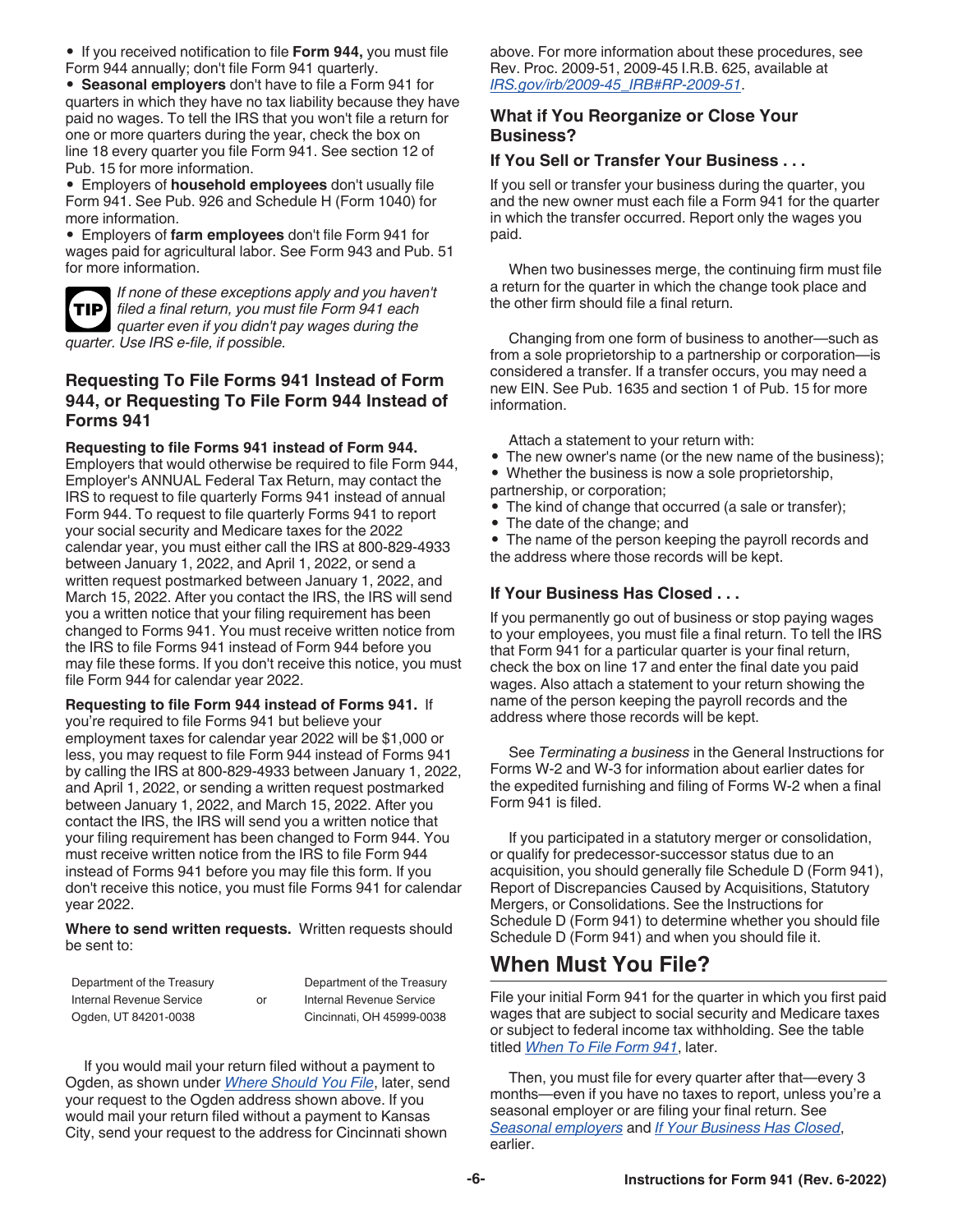<span id="page-6-0"></span>File Form 941 only once for each quarter. If you filed electronically, don't file a paper Form 941. For more information about filing Form 941 electronically, see *[Electronic filing and payment](#page-4-0)*, earlier.

#### **When To File Form 941**

| Your Form 941 is due by the last day of the month that follows the end of the<br>quarter. |                     |                                  |  |  |
|-------------------------------------------------------------------------------------------|---------------------|----------------------------------|--|--|
| The Quarter Includes                                                                      | <b>Quarter Ends</b> | <b>Form 941</b><br><b>Is Due</b> |  |  |
| 1. January, February, March                                                               | March 31            | April 30                         |  |  |
| 2. April, May, June                                                                       | June 30             | July 31                          |  |  |
| 3. July, August, September                                                                | September 30        | October 31                       |  |  |

**4.** October, November, December December 31 January 31

For example, you must generally report wages you pay during the 1st quarter—which is January through March—by April 30. If you made timely deposits in full payment of your taxes for the quarter, you may file by the 10th day of the 2nd month that follows the end of the quarter. For example, you may file Form 941 by May 10 if you made timely deposits in full payment of your taxes for the 1st quarter.

If we receive Form 941 after the due date, we will treat Form 941 as filed on time if the envelope containing Form 941 is properly addressed, contains sufficient postage, and is postmarked by the U.S. Postal Service on or before the due date, or sent by an IRS-designated private delivery service (PDS) on or before the due date. If you don't follow these guidelines, we will generally consider Form 941 filed when it is actually received. For more information about PDSs, see *[Where Should You File](#page-7-0)*, later.

If any due date for filing falls on a Saturday, Sunday, or legal holiday, you may file your return on the next business day.

# **How Should You Complete Form 941?**

Type or print your EIN, name, and address in the spaces provided. Also enter your name and EIN on the top of pages 2 and 3. Don't use your social security number (SSN) or individual taxpayer identification number (ITIN). Generally, enter the business (legal) name you used when you applied for your EIN. For example, if you're a sole proprietor, enter "Haleigh Smith" on the "Name" line and "Haleigh's Cycles" on the "Trade name" line. Leave the "Trade name" line blank if it is the same as your "Name."

If you use a tax preparer to fill out Form 941, make sure the preparer shows your business name exactly as it appeared when you applied for your EIN.

**Employer identification number (EIN).** To make sure businesses comply with federal tax laws, the IRS monitors tax filings and payments by using a numerical system to identify taxpayers. A unique nine-digit EIN is assigned to all corporations, partnerships, and some sole proprietors. Businesses needing an EIN must apply for a number and use it throughout the life of the business on all tax returns, payments, and reports.

Your business should have only one EIN. If you have more than one and aren't sure which one to use, write to the IRS office where you file your returns (using the *Without a payment* address under *[Where Should You File](#page-7-0)*, later) or call the IRS at 800-829-4933.

If you don't have an EIN, you may apply for one online by visiting *[IRS.gov/EIN](https://www.irs.gov/ein)*. You may also apply for an EIN by faxing or mailing Form SS-4 to the IRS. If the principal business was created or organized outside of the United States or U.S. territories, you may also apply for an EIN by calling 267-941-1099 (toll call). If you haven't received your EIN by the due date of Form 941, file a paper return and write "Applied For" and the date you applied in this entry space.



*If you're filing your tax return electronically, a valid EIN is required at the time the return is filed. If a valid*  **EIN** is required at the time the return is filed. If a valid **CAUTION**<br> **CAUTION** EIN isn't provided, the return won't be accepted. This *may result in penalties.*

*Always be sure the EIN on the form you file exactly matches the EIN the IRS assigned to your business. Don't use your SSN or ITIN on forms that ask for an EIN. If you used an EIN (including a prior owner's EIN) on Form 941 that is different from the EIN reported on Form W-3, see* Box h—Other EIN used this year *in the General Instructions for Forms W-2 and W-3. Filing a Form 941 with an incorrect EIN or using another business's EIN may result in penalties and delays in processing your return.* **TIP**

#### **If you change your business name, business address, or responsible party...** Notify the IRS immediately if you change your business name, business address, or responsible party.

• Write to the IRS office where you file your returns (using the *Without a payment* address under *[Where Should You](#page-7-0)  [File](#page-7-0)*, later) to notify the IRS of any business name change. See Pub.1635 to see if you need to apply for a new EIN. • Complete and mail Form 8822-B to notify the IRS of a business address or responsible party change. Don't mail Form 8822-B with your Form 941. For a definition of "responsible party," see the Instructions for Form SS-4.

# **Check the Box for the Quarter**

Under "Report for this Quarter of 2022" at the top of Form 941, check the appropriate box of the quarter for which you're filing. Make sure the quarter checked is the same as shown on any attached Schedule B (Form 941), Report of Tax Liability for Semiweekly Schedule Depositors, and, if applicable, Schedule R (Form 941).

# **Completing and Filing Form 941**

Make entries on Form 941 as follows to enable accurate scanning and processing.

• Use 10-point Courier font (if possible) for all entries if you're typing or using a computer to complete your form. Portable Document Format (PDF) forms on IRS.gov have fillable fields with acceptable font specifications.

• Don't enter dollar signs and decimal points. Commas are optional. Enter dollars to the left of the preprinted decimal point and cents to the right of it. Don't round entries to whole dollars. Always show an amount for cents, even if it is zero.

• Leave blank any data field (except lines 1, 2, and 12) with a value of zero.

• Enter negative amounts using a minus sign (if possible). Otherwise, use parentheses.

• Enter your name and EIN on all pages.

• Enter your name, EIN, "Form 941," and the tax year and quarter on all attachments.

• Staple multiple sheets in the upper left corner when filing.

**Complete all three pages.** You must complete all three pages of Form 941 and sign on page 3. Failure to do so may delay processing of your return.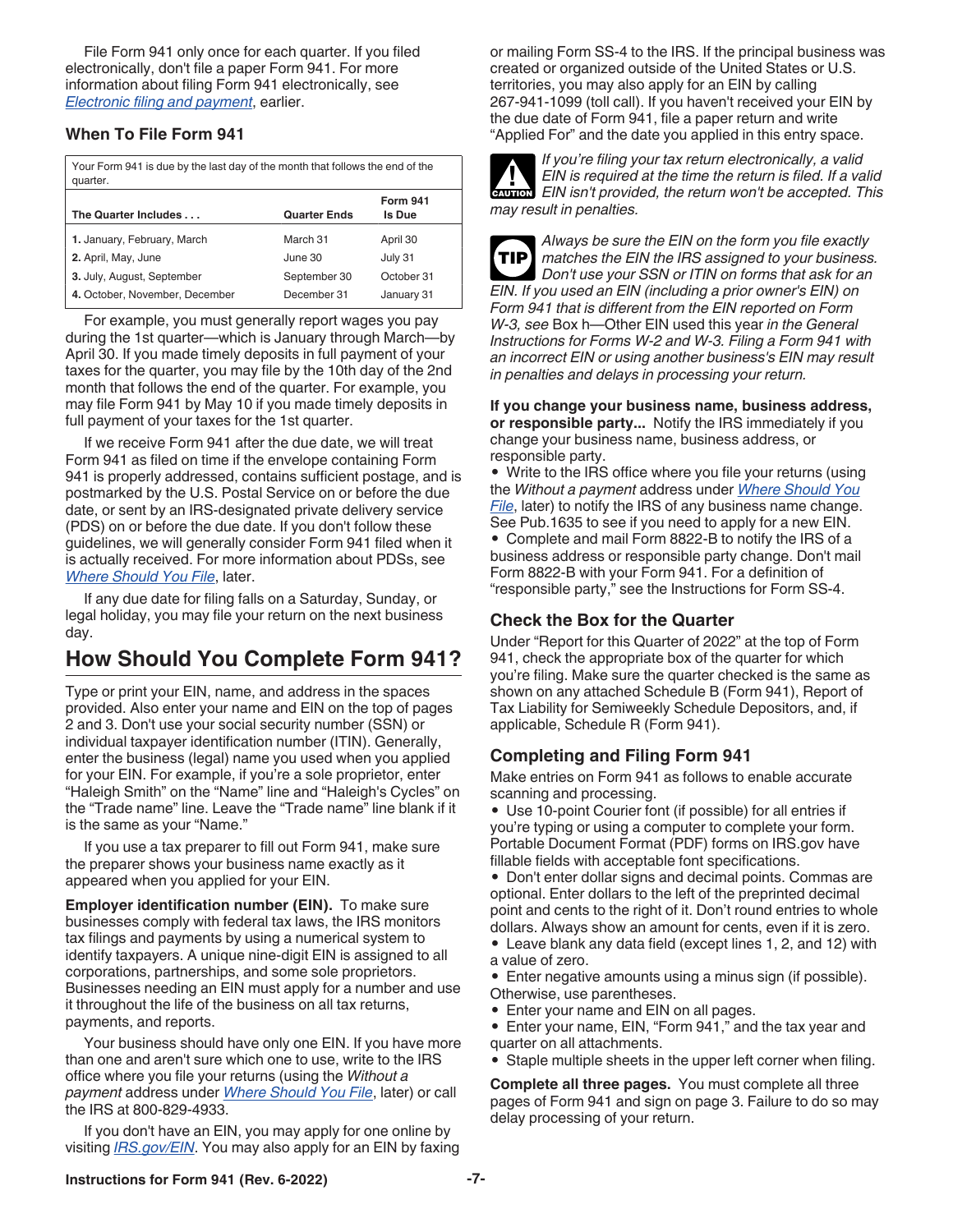# <span id="page-7-0"></span>**Required Notice to Employees About the Earned Income Credit (EIC)**

To notify employees about the EIC, you must give the employees one of the following items.

• Form W-2 which has the required information about the EIC on the back of Copy B.

• A substitute Form W-2 with the same EIC information on the back of the employee's copy that is on Copy B of the IRS Form W-2.

• Notice 797, Possible Federal Tax Refund Due to the Earned Income Credit (EIC).

• Your written statement with the same wording as Notice 797.

For more information, see section 10 of Pub. 15, Pub. 596, and *[IRS.gov/EIC](https://www.irs.gov/eic)*.

# **Reconciling Forms 941 and Form W-3**

The IRS matches amounts reported on your four quarterly Forms 941 with Form W-2 amounts totaled on your yearly Form W-3, Transmittal of Wage and Tax Statements. If the amounts don't agree, you may be contacted by the IRS or the Social Security Administration (SSA). The following amounts are reconciled.

- Federal income tax withholding.
- Social security wages.
- Social security tips.
- Medicare wages and tips.

For more information, see section 12 of Pub. 15 and the Instructions for Schedule D (Form 941).

# **Where Should You File?**

You're encouraged to file Form 941 electronically. Go to *[IRS.gov/EmploymentEfile](https://www.irs.gov/employmentefile)* for more information on electronic filing. If you file a paper return, where you file depends on whether you include a payment with Form 941. Mail your return to the address listed for your location in the table that follows.

PDSs can't deliver to P.O. boxes. You must use the U.S. Postal Service to mail an item to a P.O. box address. Go to *[IRS.gov/PDS](https://www.irs.gov/pds)* for the current list of PDSs. For the IRS mailing address to use if you're using a PDS, go to *[IRS.gov/](https://www.irs.gov/pdsstreetaddresses) [PDSstreetAddresses](https://www.irs.gov/pdsstreetaddresses)*. Select the mailing address listed on the webpage that is in the same state as the address to which you would mail returns filed without a payment, as shown next.

#### **Mailing Addresses for Form 941**

| If you're $in$                                                                                                                                                                                                                                                                                                     | Without a<br>payment                                                                          | With a<br>payment                                                              |
|--------------------------------------------------------------------------------------------------------------------------------------------------------------------------------------------------------------------------------------------------------------------------------------------------------------------|-----------------------------------------------------------------------------------------------|--------------------------------------------------------------------------------|
| Connecticut, Delaware, District of<br>Columbia, Georgia, Illinois, Indiana,<br>Kentucky, Maine, Maryland,<br>Massachusetts, Michigan, New<br>Hampshire, New Jersey, New York,<br>North Carolina, Ohio, Pennsylvania,<br>Rhode Island, South Carolina,<br>Tennessee, Vermont, Virginia,<br>West Virginia, Wisconsin | Department of<br>the Treasury<br>Internal<br>Revenue Service<br>Kansas City,<br>MO 64999-0005 | Internal Revenue<br>Service<br>P.O. Box 806532<br>Cincinnati, OH<br>45280-6532 |

Alabama, Alaska, Arizona, Arkansas, California, Colorado, Florida, Hawaii, Idaho, Iowa, Kansas, Louisiana, Minnesota, Mississippi, Missouri, Montana, Nebraska, Nevada, New Mexico, North Dakota, Oklahoma, Oregon, South Dakota, Texas, Utah, Washington, Wyoming

Department of the Treasury Internal Revenue Service Louisville, KY Ogden, UT 84201-0005 Internal Revenue Service P.O. Box 932100 40293-2100

| No legal residence or principal<br>place of business in any state                                                                                                                    | Internal<br>Revenue Service Service<br>P.O. Box 409101 P.O. Box 932100<br>Ogden, UT<br>84409 | Internal Revenue<br>Louisville, KY<br>40293-2100                               |
|--------------------------------------------------------------------------------------------------------------------------------------------------------------------------------------|----------------------------------------------------------------------------------------------|--------------------------------------------------------------------------------|
| <b>Special filing address for exempt</b><br>organizations; federal, state, and<br>local governmental entities; and<br>Indian tribal governmental entities,<br>regardless of location | Department of<br>the Treasury<br>Internal<br>Revenue Service<br>Ogden, UT<br>84201-0005      | Internal Revenue<br>Service<br>P.O. Box 932100<br>Louisville, KY<br>40293-2100 |



*Your filing address may have changed from that used to file your employment tax return in prior years.*  **Don't send Form 941 or any payments to the SSA.** 

# **Depositing Your Taxes**



*You must deposit all depository taxes electronically by EFT. For more information, see* [Federal tax](#page-3-0)  by EFT. For more information, see **Federal tax**<br>deposits must be made by electronic funds transfer [\(EFT\)](#page-3-0) *under* Reminders*, earlier.*

# **Must You Deposit Your Taxes?**

You may have to deposit the federal income taxes you withheld and both the employer and employee social security taxes and Medicare taxes.

• **If your total taxes after adjustments and nonrefundable credits (line 12) are less than \$2,500 for the current quarter or the prior quarter, and you didn't incur a \$100,000 next-day deposit obligation during the current quarter.** You don't have to make a deposit. To avoid a penalty, you must pay any amount due in full with a timely filed return or you must deposit any amount you owe by the due date of the return. For more information on paying with a timely filed return, see the instructions for [line 14,](#page-15-0) later. If you're not sure your total tax liability for the current quarter will be less than \$2,500 (and your liability for the prior quarter wasn't less than \$2,500), make deposits using the semiweekly or monthly rules so you won't be subject to FTD penalties.

• **If your total taxes after adjustments and nonrefundable credits (line 12) are \$2,500 or more for the current quarter and the prior quarter.** You must make deposits according to your deposit schedule. See section 11 of Pub. 15 for information about payments made under the accuracy of deposits rule and for rules about federal tax deposits.

**Reducing your deposits for COVID-19 credits.** 

Employers eligible to claim the credit for qualified sick and family leave wages paid this quarter of 2022 for leave taken after March 31, 2020, and before October 1, 2021, can reduce their deposits by the amount of their anticipated credits. Employers won't be subject to an FTD penalty for reducing their deposits if certain conditions are met. See the instructions for [line 11b](#page-13-0) and [line 11d](#page-13-0), later, for more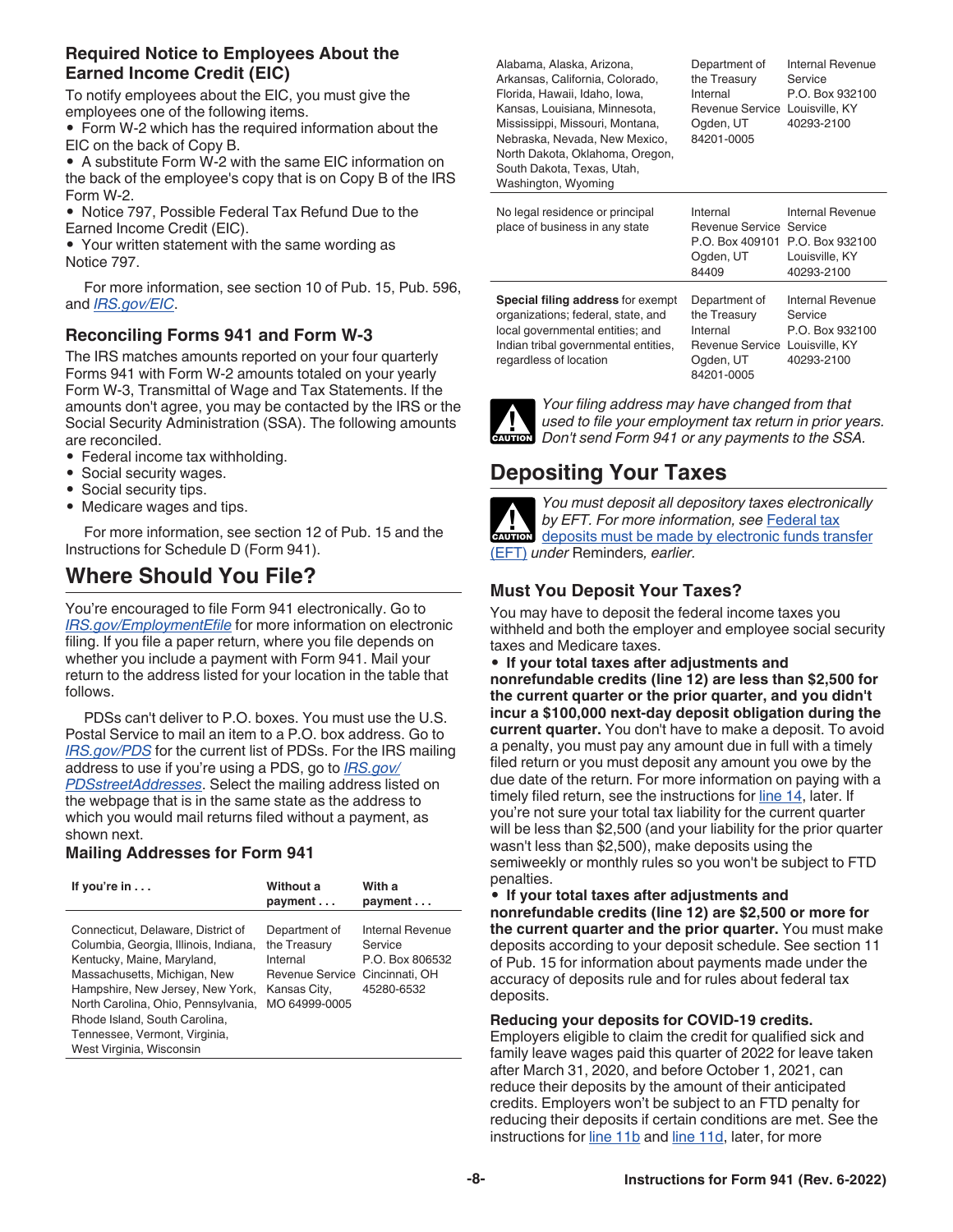<span id="page-8-0"></span>information on these credits. For more information on reducing deposits, see Notice 2020-22, 2020-17 I.R.B. 664, available at *[IRS.gov/irb/2020-17\\_IRB#NOT-2020-22](https://www.irs.gov/irb/2020-17_IRB#NOT-2020-22)*; and Notice 2021-24, 2021-18 I.R.B. 1122, available at *[IRS.gov/irb/2021-18\\_IRB#NOT-2021-24](https://www.irs.gov/irb/2021-18_IRB#NOT-2021-24)*. See the instructions for [line 16](#page-16-0), later, for information on adjusting tax liabilities reported on line 16 or Schedule B (Form 941) for nonrefundable credits.

# **When Must You Deposit Your Taxes?**

#### **Determine if You're a Monthly or Semiweekly Schedule Depositor for the Quarter**

The IRS uses two different sets of deposit rules to determine when businesses must deposit their social security, Medicare, and withheld federal income taxes. These schedules tell you when a deposit is due after you have a payday.

Your deposit schedule isn't determined by how often you pay your employees. Your deposit schedule depends on the total tax liability you reported on Form 941 during the previous 4-quarter lookback period (July 1 of the second preceding calendar year through June 30 of the preceding calendar year). See section 11 of Pub. 15 for details. If you filed Form 944 in either 2020 or 2021, your lookback period is the 2020 calendar year.

Before the beginning of each calendar year, determine which type of deposit schedule you must use. • If you reported \$50,000 or less in taxes during the lookback period, you're a **monthly schedule depositor**. • If you reported more than \$50,000 of taxes during the lookback period, you're a **semiweekly schedule depositor**.

*If you're a monthly schedule depositor and accumulate a \$100,000 tax liability on any day during*  **z** accumulate a \$100,000 tax liability on any day the deposit period, you become a semiweekly *schedule depositor on the next day and remain so for at least the rest of the calendar year and for the following calendar year. See* \$100,000 Next-Day Deposit Rule *in section 11 of Pub. 15 for more information. The \$100,000 tax liability threshold requiring a next-day deposit is determined before you consider any reduction of your liability for nonrefundable credits. For more information, including an example, see frequently asked question 17 at [IRS.gov/ETD.](https://www.irs.gov/etd)*

*If you became a semiweekly schedule depositor for 2022 under the \$100,000 Next-Day Deposit Rule solely as a result of the relief provided in [Notice 2021-65](https://www.irs.gov/irb/2021-51_IRB#NOT-2021-65) regarding the early termination of the employee retention credit for the fourth quarter of 2021, you may be converted back to a monthly schedule depositor by contacting the IRS. You may continue to deposit in accordance with your status as a monthly schedule depositor, but you may receive a system-generated FTD penalty notice after you file your Form 941 for the first quarter of 2022. Contact the IRS at the toll-free number on your FTD penalty notice to request abatement of the FTD penalty and to be converted back to a monthly schedule depositor.*

# **What About Penalties and Interest?**

# **Avoiding Penalties and Interest**

You can avoid paying penalties and interest if you do all of the following.

• Deposit or pay your taxes when they are due, unless you meet the requirements discussed in *[Notice 2020-22](https://www.irs.gov/irb/2020-17_IRB#NOT-2020-22)* and *[Notice 2021-24](https://www.irs.gov/irb/2021-18_IRB#NOT-2021-24)*.

- File your fully completed Form 941 on time.
- Report your tax liability accurately.
- Submit valid checks for tax payments.
- Furnish accurate Forms W-2 to employees.

• File Form W-3 and Copy A of Forms W-2 with the SSA on time and accurately.

Penalties and interest are charged on taxes paid late and returns filed late at a rate set by law. See sections 11 and 12 of Pub. 15 for details.

Use Form 843 to request abatement of assessed penalties or interest. Don't request abatement of assessed penalties or interest on Form 941 or Form 941-X.

If you receive a notice about a penalty after you file this return, reply to the notice with an explanation and we will determine if you meet reasonable-cause criteria. Don't attach an explanation when you file your return.

*If federal income, social security, and Medicare taxes that must be withheld (that is, trust fund taxes) aren't withheld or aren't deposited or paid to the United States Treasury, the trust fund recovery penalty may apply. The penalty is 100% of the unpaid trust fund tax. If these unpaid taxes can't be immediately collected from the employer or business, the trust fund recovery penalty may be imposed on all persons who are determined by the IRS to be responsible for collecting, accounting for, or paying over these taxes, and who acted willfully in not doing so. For more information, see section 11 of Pub. 15. The trust fund recovery penalty won't apply to any amount of trust fund taxes an employer holds back in anticipation of any credits they are entitled to. It also won't apply to applicable taxes deferred under section 2302 of the CARES Act or applicable taxes deferred under [Notice 2020-65](https://www.irs.gov/irb/2020-38_IRB#NOT-2020-65) and [Notice 2021-11](https://www.irs.gov/irb/2021-06_IRB#NOT-2021-11) if paid by the due date.* **CAUTION !**

# **Adjustment of Tax on Tips**

If, by the 10th of the month after the month you received an employee's report on tips, you don't have enough employee funds available to withhold the employee share of social security and Medicare taxes, you no longer have to collect it. Report the entire amount of these tips on line 5b (Taxable social security tips), line 5c (Taxable Medicare wages and tips), and, if the withholding threshold is met, line 5d (Taxable wages and tips subject to Additional Medicare Tax withholding). Include as a negative adjustment on [line 9 t](#page-12-0)he total uncollected employee share of the social security and Medicare taxes.

# **Specific Instructions:**

# **Part 1: Answer These Questions for This Quarter**

# **1. Number of Employees Who Received Wages, Tips, or Other Compensation**

Enter the number of employees on your payroll for the pay period including June 12, September 12, or December 12, for the quarter indicated at the top of Form 941. Don't include: • Household employees,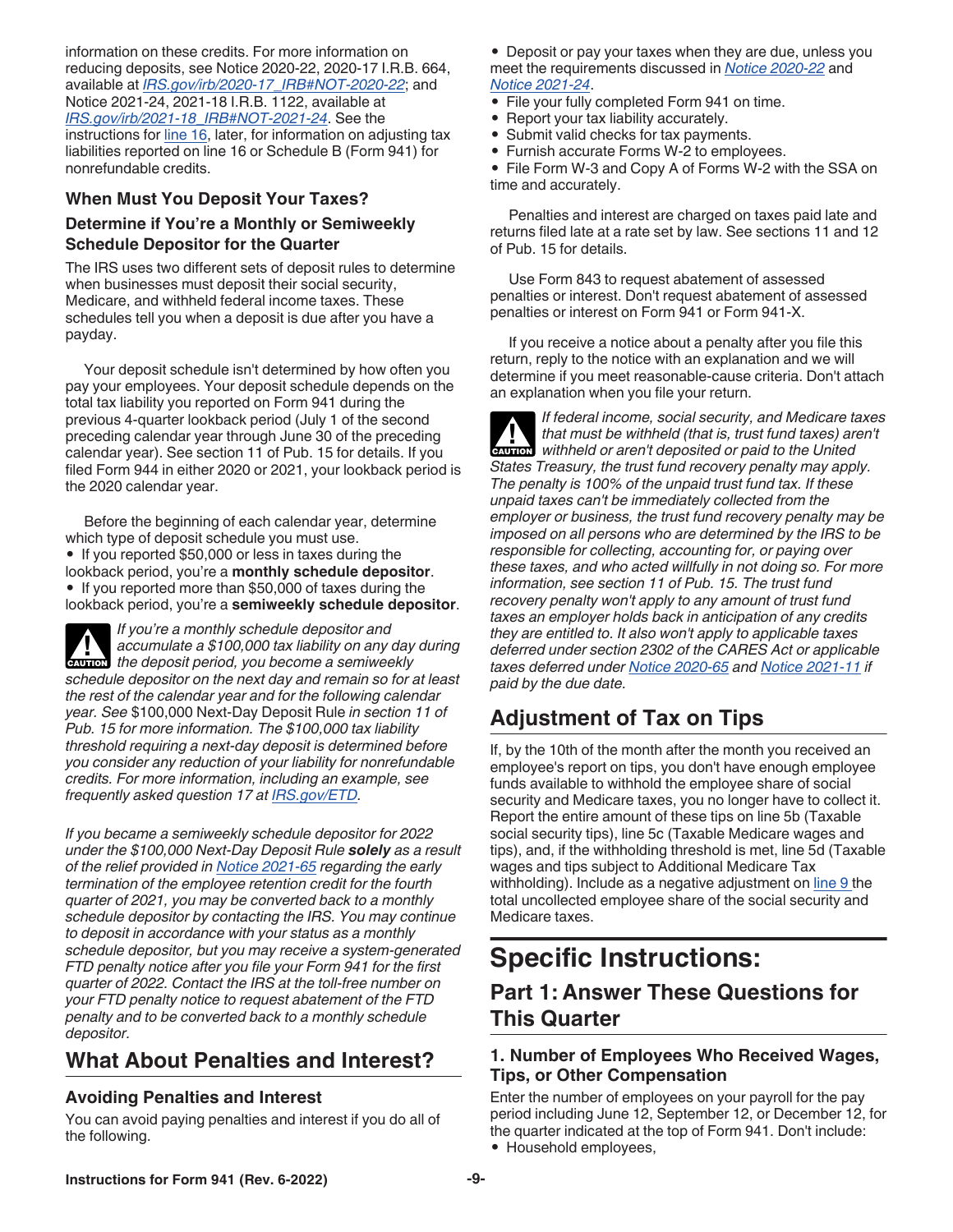- <span id="page-9-0"></span>• Employees in nonpay status for the pay period,
- Farm employees,
- Pensioners, or
- Active members of the U.S. Armed Forces.

*For purposes of these instructions, all references to "sick pay" mean ordinary sick pay, not "qualified sick leave wages" that are reported on line 5a(i) for leave taken after March 31, 2020, and before April 1, 2021, or reported on line 5a for leave taken after March 31, 2021, and before October 1, 2021.* **TIP**

# **2. Wages, Tips, and Other Compensation**

Enter amounts on line 2 that would also be included in box 1 of your employees' Forms W-2. See *Box 1—Wages, tips, other compensation* in the General Instructions for Forms W-2 and W-3 for details. Include sick pay paid by your agent. Also include sick pay paid by a third party that isn't your agent (for example, an insurance company) if you were given timely notice of the payments and the third party transferred liability for the employer's taxes to you.

If you're a third-party payer of sick pay and not an agent of the employer, don't include sick pay that you paid to policyholders' employees here if you gave the policyholders timely notice of the payments. See section 6 of Pub. 15-A for more information about sick pay reporting and the procedures for transferring the liability to the employer.

### **3. Federal Income Tax Withheld From Wages, Tips, and Other Compensation**

Enter the federal income tax you withheld (or were required to withhold) from your employees on this quarter's wages, including qualified sick leave wages paid this quarter of 2022 for leave taken after March 31, 2020, and before October 1, 2021, and qualified family leave wages paid this quarter of 2022 for leave taken after March 31, 2020, and before October 1, 2021; tips; taxable fringe benefits; and supplemental unemployment compensation benefits. Don't include any income tax withheld by a third-party payer of sick pay even if you reported it on Forms W-2. You will reconcile this difference on Form W-3. Also include here any excise taxes you were required to withhold on golden parachute payments (section 4999). For information on the employment tax treatment of fringe benefits, see Pub. 15-B, Employer's Tax Guide to Fringe Benefits. For information about supplemental unemployment compensation benefits and golden parachute payments, see section 5 of Pub. 15-A.

If you're a third-party payer of sick pay, enter the federal income tax you withheld (or were required to withhold) on third-party sick pay here.

# **4. If No Wages, Tips, and Other Compensation Are Subject to Social Security or Medicare Tax . . .**

If no wages, tips, and other compensation on line 2 are subject to social security or Medicare tax, check the box on line 4. If this question doesn't apply to you, leave the box blank. For more information about exempt wages, see section 15 of Pub. 15. For religious exemptions, see section 4 of Pub. 15-A.



*If you're a governmental employer, wages you pay aren't automatically exempt from social security and Medicare taxes. Your employees may be covered by law or by a voluntary Section 218 Agreement with the SSA. For more information, see Pub. 963, Federal-State Reference Guide.*

# **5a–5e. Taxable Social Security and Medicare Wages and Tips**

*Qualified sick leave wages and qualified family leave wages paid this quarter of 2022 for leave taken after March 31, 2020, and before April 1, 2021, are reported on lines 5a(i) and 5a(ii), respectively. Qualified sick leave wages and qualified family leave wages paid this quarter of 2022 for leave taken after March 31, 2021, and before October 1, 2021, are reported on line 5a.* **CAUTION !**

**5a. Taxable social security wages.** Enter the total wages, including qualified sick leave wages and qualified family leave wages paid this quarter of 2022 for leave taken after March 31, 2021, and before October 1, 2021; sick pay; and taxable fringe benefits subject to social security taxes you paid to your employees during the quarter. Don't include the qualified sick leave wages paid this quarter of 2022 that are reported on line 5a(i) or qualified family leave wages paid this quarter of 2022 that are reported on line 5a(ii) for leave taken after March 31, 2020, and before April 1, 2021. For this purpose, sick pay includes payments made by an insurance company to your employees for which you received timely notice from the insurance company. See section 6 of Pub. 15-A for more information about sick pay reporting. See the instructions for  $line 8$  for an adjustment that you may need to make on Form 941 for sick pay.

Enter the amount before payroll deductions. Don't include tips on this line. For information on types of wages subject to social security taxes, see section 5 of Pub. 15.

For 2022, the rate of social security tax on taxable wages, except for qualified sick leave wages and qualified family leave wages paid in 2022 for leave taken after March 31, 2020, and before April 1, 2021, is 6.2% (0.062) each for the employer and employee or 12.4% (0.124) for both. Stop paying social security tax on and entering an employee's wages on line 5a when the employee's taxable wages, including qualified sick leave wages paid in 2022 that are reported on line 5a(i), qualified family leave wages paid in 2022 that are reported on line 5a(ii), and tips, reach \$147,000 for the year. However, continue to withhold income and Medicare taxes for the whole year on all wages, including qualified sick leave wages paid in 2022, qualified family leave wages paid in 2022, and tips, even when the social security wage base of \$147,000 has been reached.

For purposes of the credit for qualified sick and family leave wages, qualified sick leave and family leave wages are wages for social security and Medicare tax purposes, determined without regard to the exclusions from the definition of employment under sections 3121(b)(1)–(22), that an employer pays that otherwise meet the requirements of the Emergency Paid Sick Leave Act (EPSLA) or the Emergency Family and Medical Leave Expansion Act (Expanded FMLA), as enacted under the FFCRA and amended for purposes of the ARP. However, don't include any wages otherwise excluded under section 3121(b) when reporting qualified sick and family leave wages on lines 5a, 5a(i), 5a(ii), 5c, and, if applicable, 5d. See the instructions for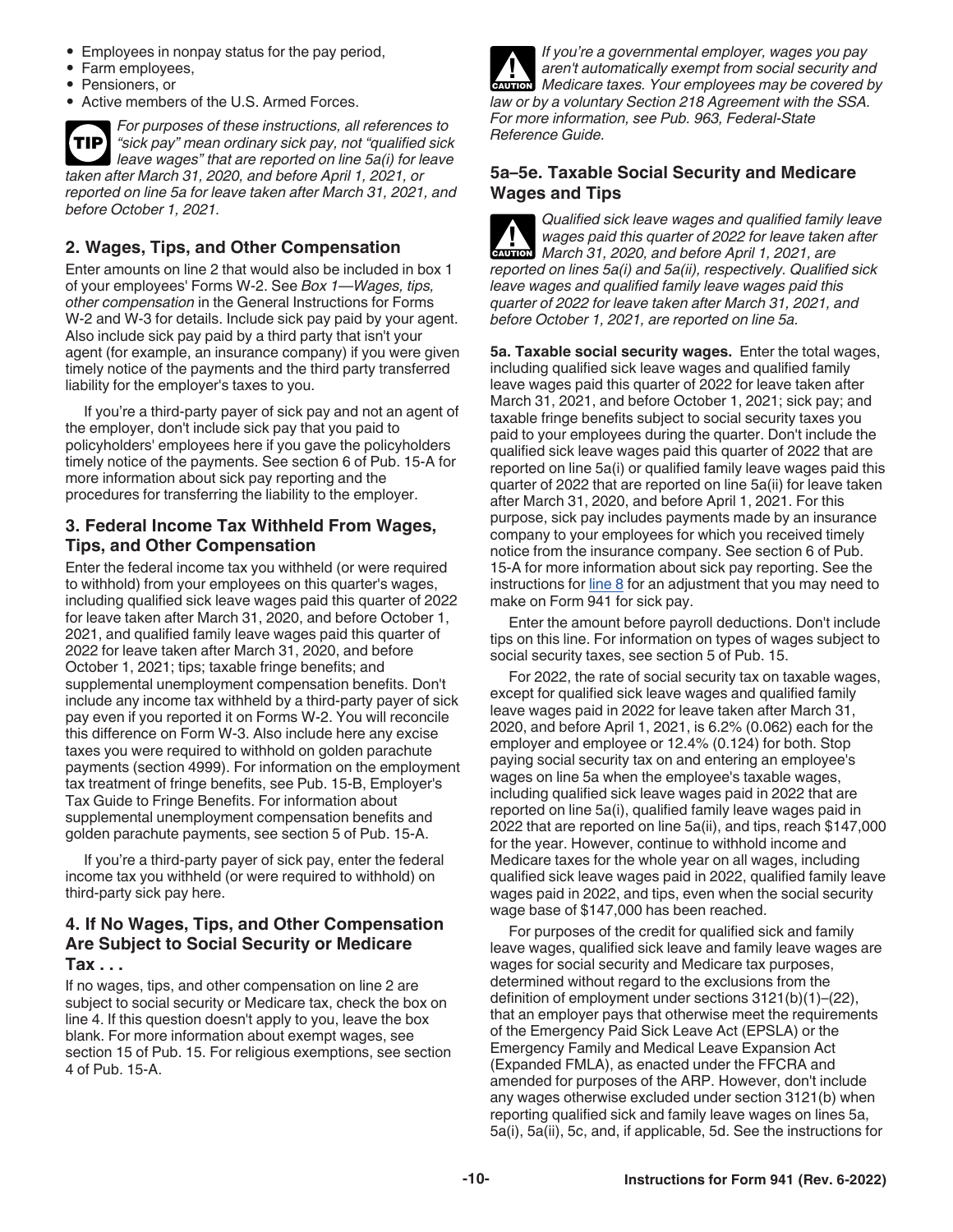<span id="page-10-0"></span>[line 11d](#page-13-0) for information about the credit for qualified sick and family leave wages for leave taken after March 31, 2021, and before October 1, 2021.

> line 5a (column 1) x    0.124 line 5a (column 2)

*EPSLA.* Employers with fewer than 500 employees and, for leave taken after March 31, 2021, and before October 1, 2021, certain governmental employers without regard to number of employees (except for the federal government and its agencies and instrumentalities unless described in section 501(c)(1)) are entitled to a credit if they provide paid sick leave to employees that otherwise meets the requirements of the EPSLA. Under the EPSLA, as amended for purposes of the ARP, wages are qualified sick leave wages if paid to employees that are unable to work or telework before October 1, 2021, because the employee:

1. Is subject to a federal, state, or local quarantine or isolation order related to COVID-19;

2. Has been advised by a health care provider to self-quarantine due to concerns related to COVID-19;

3. Is experiencing symptoms of COVID-19 and seeking a medical diagnosis; or, for leave taken after March 31, 2021, and before October 1, 2021, is seeking or awaiting the results of a diagnostic test for, or a medical diagnosis of, COVID-19 (and the employee has been exposed to COVID-19 or the employee's employer has requested such test or diagnosis), or the employee is obtaining immunizations related to COVID-19 or recovering from an injury, disability, illness, or condition related to such immunization;

4. Is caring for an individual subject to an order described in (1) or who has been advised as described in (2);

5. Is caring for a son or daughter because the school or place of care for that child has been closed, or the childcare provider for that child is unavailable, due to COVID-19 precautions; or

6. Is experiencing any other substantially similar condition specified by the U.S. Department of Health and Human Services, which for leave taken after March 31, 2021, and before October 1, 2021, includes to accompany an individual to obtain immunization related to COVID-19, or to care for an individual who is recovering from any injury, disability, illness, or condition related to the immunization.

*Son or daughter.* A son or daughter must generally have been under 18 years of age or incapable of self-care because of a mental or physical disability. A son or daughter includes a biological child, adopted child, stepchild, foster child, legal ward, or a child for whom the employee assumes parental status and carries out the obligations of a parent.

*Limits on qualified sick leave wages.* The EPSLA, as amended for purposes of the ARP, provides different limitations for different circumstances under which qualified sick leave wages are paid. For paid sick leave qualifying under (1), (2), or (3) above, the amount of qualified sick leave wages is determined at the employee's regular rate of pay, but the wages may not exceed \$511 for any day (or portion of a day) for which the individual is paid sick leave. For paid sick leave qualifying under (4), (5), or (6) above, the amount of qualified sick leave wages is determined at two-thirds the employee's regular rate of pay, but the wages may not

exceed \$200 for any day (or portion of a day) for which the individual is paid sick leave. The EPSLA also limits each individual to a maximum of up to 80 hours of paid sick leave in total for leave taken after March 31, 2020, and before April 1, 2021. The ARP resets this limit at 80 hours of paid sick leave for leave taken after March 31, 2021, and before October 1, 2021. Therefore, for leave taken after March 31, 2020, and before April 1, 2021, the maximum amount of paid sick leave wages can't exceed \$5,110 for an employee for leave under (1), (2), or (3), and it can't exceed \$2,000 for an employee for leave under (4), (5), or (6). These maximum amounts also reset and apply to leave taken after March 31, 2021, and before October 1, 2021.

For more information about qualified sick leave wages, go to *[IRS.gov/PLC](https://www.irs.gov/plc)*.

*Expanded FMLA.* Employers with fewer than 500 employees and, for leave taken after March 31, 2021, and before October 1, 2021, certain governmental employers without regard to number of employees (except for the federal government and its agencies and instrumentalities unless described in section  $501(c)(1)$  are entitled to a credit under the FFCRA, as amended for purposes of the ARP, if they provide paid family leave to employees that otherwise meets the requirements of the Expanded FMLA. For leave taken after March 31, 2020, and before April 1, 2021, wages are qualified family leave wages if paid to an employee who has been employed for at least 30 calendar days when an employee is unable to work or telework due to the need to care for a son or daughter under 18 years of age or incapable of self-care because of a mental or physical disability because the school or place of care for that child has been closed, or the childcare provider for that child is unavailable, due to a public health emergency. See *Son or daughter*, earlier, for more information. For leave taken after March 31, 2021, and before October 1, 2021, the leave can be granted for any other reason provided by the EPSLA, as amended for purposes of the ARP.

For leave taken after March 31, 2020, and before April 1, 2021, the first 10 days for which an employee takes leave may be unpaid. During this period, employees may use other forms of paid leave, such as qualified sick leave, accrued sick leave, annual leave, or other paid time off. After an employee takes leave for 10 days, the employer must provide the employee paid leave (that is, qualified family leave wages) for up to 10 weeks. For leave taken after March 31, 2021, and before October 1, 2021, the 10-day rule discussed above doesn't apply and the paid leave can be provided for up to 12 weeks.

*Rate of pay and limit on wages.* The rate of pay must be at least two-thirds of the employee's regular rate of pay (as determined under the Fair Labor Standards Act of 1938), multiplied by the number of hours the employee otherwise would have been scheduled to work. For leave taken after March 31, 2020, and before April 1, 2021, the total qualified family leave wages can't exceed \$200 per day or \$10,000 in the aggregate per employee. For leave taken after March 31, 2021, and before October 1, 2021, the limit resets and the total qualified family leave wages can't exceed \$200 per day or \$12,000 in the aggregate per employee.

For more information about qualified family leave wages, go to *[IRS.gov/PLC](https://www.irs.gov/plc)*.

**5a(i). Qualified sick leave wages.** Enter the qualified taxable (subject to social security tax) sick leave wages you paid this quarter of 2022 to your employees for leave taken after March 31, 2020, and before April 1, 2021. Qualified sick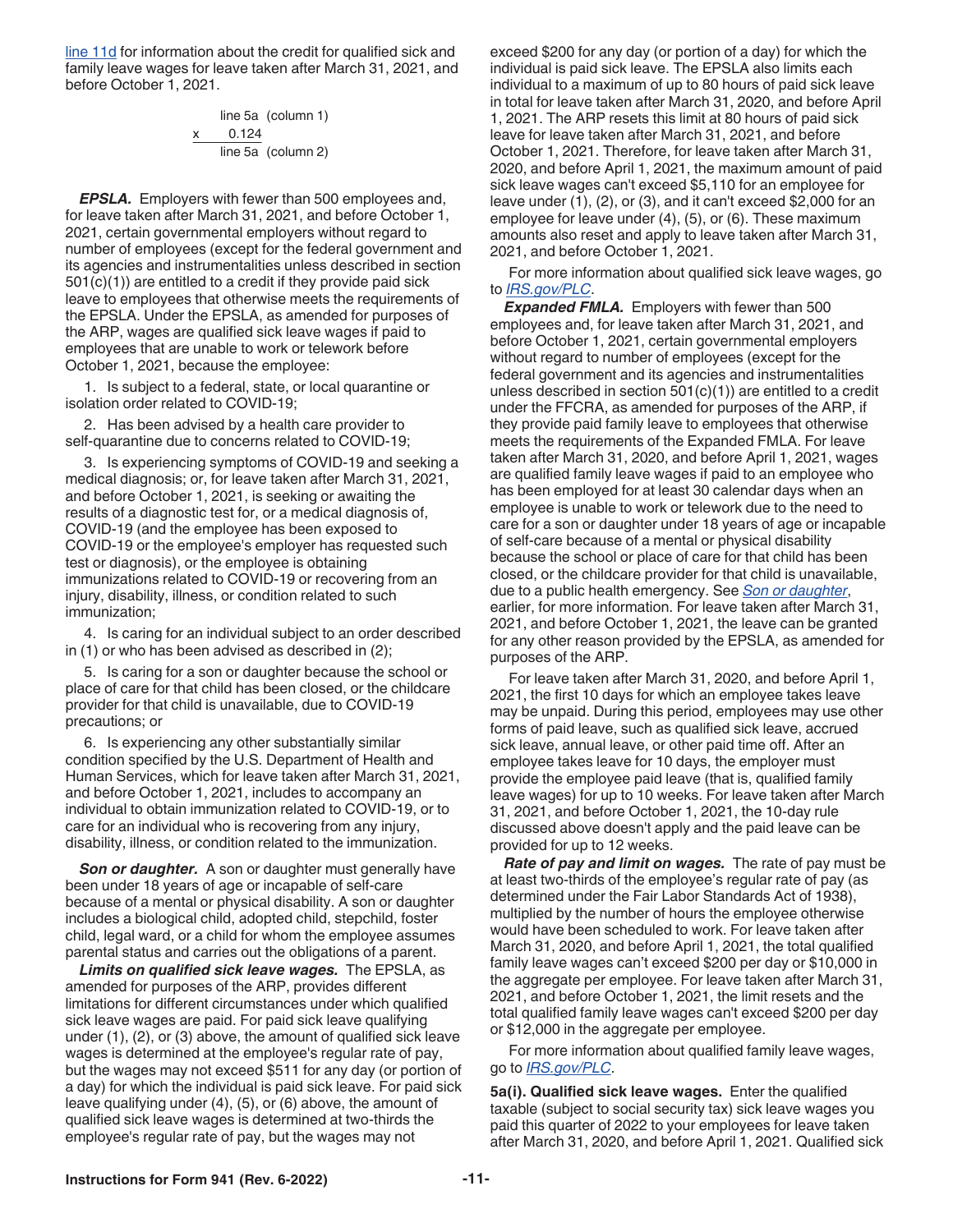<span id="page-11-0"></span>leave wages for leave taken after March 31, 2020, and before April 1, 2021, aren't subject to the employer share of social security tax; therefore, the tax rate on these wages is 6.2% (0.062). Stop paying social security tax on and entering an employee's wages on line 5a(i) when the employee's taxable wages, including wages reported on line 5a, qualified sick leave wages reported on line 5a(i), qualified family leave wages reported on line 5a(ii), and tips, reach \$147,000 for the year. See the instructions for line 5c for reporting Medicare tax on qualified sick leave wages, including the portion above the social security wage base.

For purposes of the credit for qualified sick and family leave wages, qualified sick leave wages are wages for social security and Medicare tax purposes, determined without regard to the exclusions from the definition of employment under sections 3121(b)(1)–(22), that an employer pays that otherwise meet the requirements of the EPSLA, as enacted under the FFCRA and amended by the COVID-related Tax Relief Act of 2020. However, don't include any wages otherwise excluded under section 3121(b) when reporting qualified sick leave wages on lines 5a(i), 5c, and, if applicable, 5d. See the instructions for [line 11b](#page-13-0) for information about the credit for qualified sick and family leave wages for leave taken after March 31, 2020, and before April 1, 2021.

> line 5a(i) (column 1) 0.062 line 5a(i) (column 2)

**5a(ii). Qualified family leave wages.** Enter the qualified taxable (subject to social security tax) family leave wages you paid this quarter of 2022 to your employees for leave taken after March 31, 2020, and before April 1, 2021. Qualified family leave wages for leave taken after March 31, 2020, and before April 1, 2021, aren't subject to the employer share of social security tax; therefore, the tax rate on these wages is 6.2% (0.062). Stop paying social security tax on and entering an employee's wages on line 5a(ii) when the employee's taxable wages, including wages reported on line 5a, qualified sick leave wages reported on line 5a(i), qualified family leave wages reported on line 5a(ii), and tips, reach \$147,000 for the year. See the instructions for line 5c for reporting Medicare tax on qualified family leave wages, including the portion above the social security wage base.

For purposes of the credit for qualified sick and family leave wages, qualified family leave wages are wages for social security and Medicare tax purposes, determined without regard to the exclusions from the definition of employment under sections 3121(b)(1)–(22), that an employer pays that otherwise meet the requirements of the Expanded FMLA, as enacted under the FFCRA and amended by the COVID-related Tax Relief Act of 2020. However, don't include any wages otherwise excluded under section 3121(b) when reporting qualified family leave wages on lines 5a(ii), 5c, and, if applicable, 5d. See the instructions for [line 11b](#page-13-0) for information about the credit for qualified sick and family leave wages for leave taken after March 31, 2020, and before April 1, 2021.

> line 5a(ii) (column 1) x    0.062 line 5a(ii) (column 2)

**5b. Taxable social security tips.** Enter all tips your employees reported to you during the quarter until the total of the tips and taxable wages, including wages reported on line 5a, qualified sick leave wages reported on line 5a(i), and qualified family leave wages reported on line 5a(ii), for an employee reach \$147,000 for the year. Include all tips your employee reported to you even if you were unable to withhold the employee tax of 6.2%. You will reduce your total taxes by the amount of any uncollected employee share of social security and Medicare taxes on tips later on line 9; see *[Current quarter's adjustments for tips and group-term life](#page-12-0) [insurance](#page-12-0)*, later. Don't include service charges on line 5b. For details about the difference between tips and service charges, see Rev. Rul. 2012-18, 2012-26 I.R.B. 1032, available at *[IRS.gov/irb/2012-26\\_IRB#RR-2012-18](https://www.irs.gov/irb/2012-26_IRB#RR-2012-18)*.

Your employee must report cash tips to you by the 10th day of the month after the month the tips are received. Cash tips include tips paid by cash, check, debit card, and credit card. The report should include charged tips (for example, credit and debit card charges) you paid over to the employee for charge customers, tips the employee received directly from customers, and tips received from other employees under any tip-sharing arrangement. Both directly and indirectly tipped employees must report tips to you. No report is required for months when tips are less than \$20. Employees may use Form 4070 (available only in Pub. 1244), or submit a written statement or electronic tip record.

Don't include allocated tips (described in section 6 of Pub. 15) on this line. Instead, report them on Form 8027. Allocated tips aren't reportable on Form 941 and aren't subject to withholding of federal income, social security, or Medicare taxes.

> line 5b (column 1) 0.124 line 5b (column 2)

**5c. Taxable Medicare wages & tips.** Enter all wages, including qualified sick leave wages paid this quarter of 2022 and qualified family leave wages paid this quarter of 2022; tips; sick pay; and taxable fringe benefits that are subject to Medicare tax. Unlike social security wages, there is no limit on the amount of wages subject to Medicare tax.

The rate of Medicare tax is 1.45% (0.0145) each for the employer and employee or 2.9% (0.029) for both. Include all tips your employees reported during the quarter, even if you were unable to withhold the employee tax of 1.45%.

> line 5c (column 1) x     0.029 line 5c (column 2)

For more information on tips, see section 6 of Pub. 15. See the instructions for  $line 8$  for an adjustment that you may need to make on Form 941 for sick pay.

**5d. Taxable wages & tips subject to Additional Medicare Tax withholding.** Enter all wages, including qualified sick leave wages paid this quarter of 2022 and qualified family leave wages paid this quarter of 2022; tips; sick pay; and taxable fringe benefits that are subject to Additional Medicare Tax withholding. You're required to begin withholding Additional Medicare Tax in the pay period in which you pay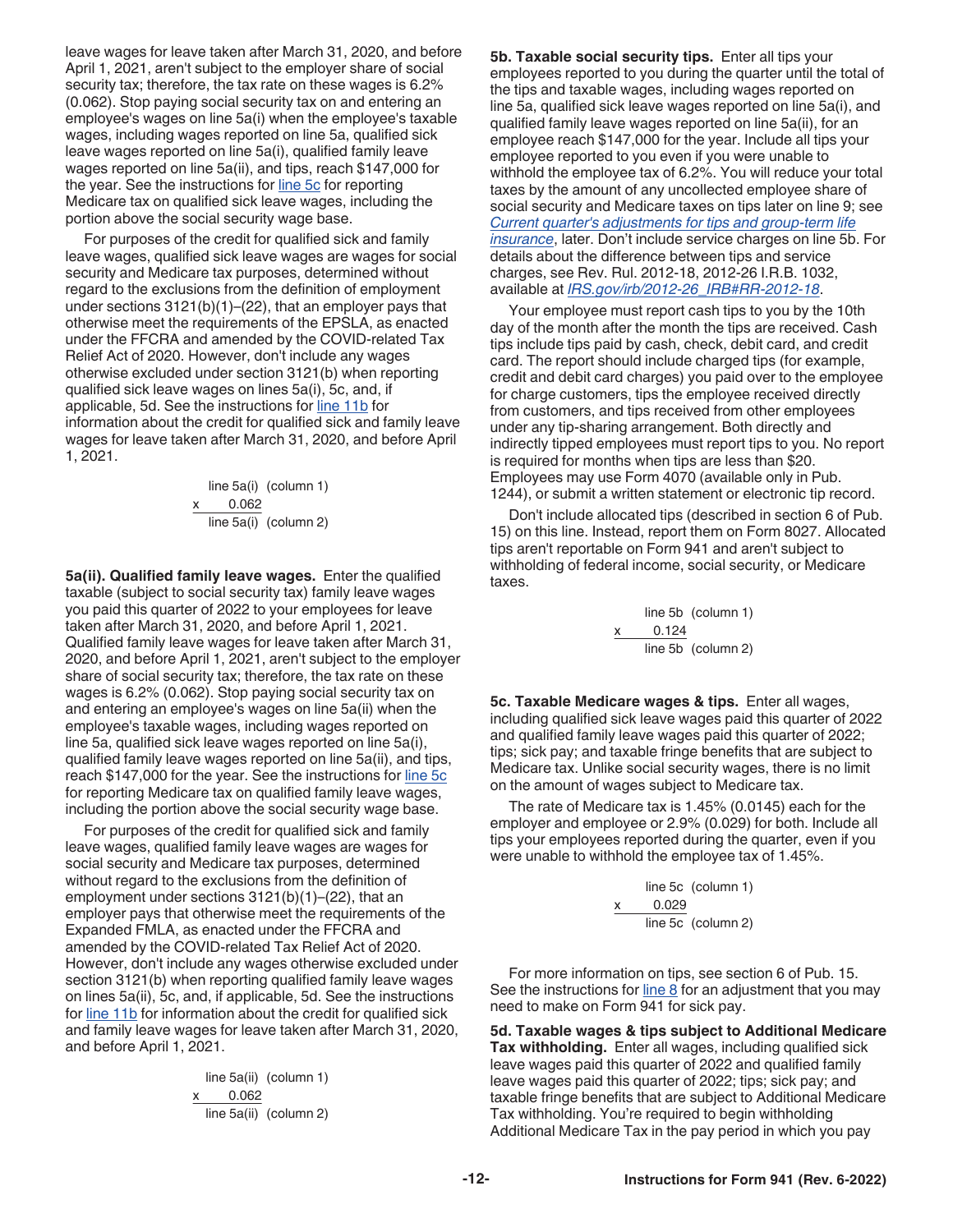<span id="page-12-0"></span>wages in excess of \$200,000 to an employee and continue to withhold it each pay period until the end of the calendar year. Additional Medicare Tax is only imposed on the employee. There is no employer share of Additional Medicare Tax. All wages that are subject to Medicare tax are subject to Additional Medicare Tax withholding if paid in excess of the \$200,000 withholding threshold.

For more information on what wages are subject to Medicare tax, see the chart, *Special Rules for Various Types of Services and Payments*, in section 15 of Pub. 15. For more information on Additional Medicare Tax, go to *[IRS.gov/](https://www.irs.gov/admt)* [ADMT](https://www.irs.gov/admt). See the instructions for line 8 for an adjustment that you may need to make on Form 941 for sick pay.

Once wages and tips exceed the \$200,000 withholding threshold, include all tips your employees reported during the quarter, even if you were unable to withhold the employee tax of 0.9%.

> line 5d (column 1) x     0.009 line 5d (column 2)

**5e. Total social security and Medicare taxes.** Add the column 2 amounts on lines 5a–5d. Enter the result on line 5e.

### **5f. Section 3121(q) Notice and Demand—Tax Due on Unreported Tips**

Enter the tax due from your Section 3121(q) Notice and Demand on line 5f. The IRS issues a Section 3121(q) Notice and Demand to advise an employer of the amount of tips received by employees who failed to report or underreported tips to the employer. An employer isn't liable for the employer share of the social security and Medicare taxes on unreported tips until notice and demand for the taxes is made to the employer by the IRS in a Section 3121(q) Notice and Demand. The tax due may have been determined from tips reported to the IRS on employees' Forms 4137, Social Security and Medicare Tax on Unreported Tip Income, or other tips that weren't reported to their employer as determined by the IRS during an examination. For additional information, see *[Rev. Rul. 2012-18](https://www.irs.gov/irb/2012-26_IRB#RR-2012-18)*.

Deposit the tax within the time period required under your deposit schedule to avoid any possible deposit penalty. The tax is treated as accumulated by the employer on the "Date of Notice and Demand" as printed on the Section 3121(q) Notice and Demand. The employer must include this amount on the appropriate line of the record of federal tax liability (Part 2 of Form 941 for a monthly schedule depositor or Schedule B (Form 941) for a semiweekly schedule depositor).

# **6. Total Taxes Before Adjustments**

Add the total federal income tax withheld from wages, tips, and other compensation (line 3); the total social security and Medicare taxes before adjustments (line 5e); and any tax due under a Section 3121(q) Notice and Demand (line 5f). Enter the result on line 6.

# **7–9. Tax Adjustments**

Enter tax amounts on lines 7–9 that result from current quarter adjustments. Use a minus sign (if possible) to show an adjustment that decreases the total taxes shown on line 6 instead of parentheses. Doing so enhances the accuracy of our scanning software. For example, enter "-10.59" instead of "(10.59)." However, if your software only allows for parentheses in entering negative amounts, you may use them.

**Current quarter's adjustments.** In certain cases, you must adjust the amounts you entered as social security and Medicare taxes in column 2 of lines 5a–5d to figure your correct tax liability for this quarter's Form 941. See section 13 of Pub. 15.

*7. Current quarter's adjustment for fractions of cents.*  Enter adjustments for fractions of cents (due to rounding) relating to the employee share of social security and Medicare taxes withheld. The employee share of amounts shown in column 2 of lines 5a–5d may differ slightly from amounts actually withheld from employees' pay due to the rounding of social security and Medicare taxes based on statutory rates. This adjustment may be a positive or a negative adjustment.

*8. Current quarter's adjustment for sick pay.* If your third-party payer of sick pay that isn't your agent (for example, an insurance company) transfers the liability for the employer share of the social security and Medicare taxes to you, enter a negative adjustment on line 8 for the employee share of social security and Medicare taxes that were withheld and deposited by your third-party sick pay payer on the sick pay. If you're the third-party sick pay payer and you transferred the liability for the employer share of the social security and Medicare taxes to the employer, enter a negative adjustment on line 8 for any employer share of these taxes required to be paid by the employer. The sick pay should be included on line 5a, line 5c, and, if the withholding threshold is met, line 5d.

No adjustment is reported on line 8 for sick pay that is paid through a third party as an employer's agent. An employer's agent bears no insurance risk and is reimbursed on a cost-plus-fee basis for payment of sick pay and similar amounts. If an employer uses an agent to pay sick pay, the employer reports the wages on line 5a, line 5c, and, if the withholding threshold is met, line 5d, unless the employer has an agency agreement with the third-party payer that requires the third-party payer to do the collecting, reporting, and/or paying or depositing employment taxes on the sick pay. See section 6 of Pub. 15-A for more information about sick pay reporting.

*9. Current quarter's adjustments for tips and group-term life insurance.* Enter a negative adjustment for:

• Any uncollected employee share of social security and Medicare taxes on tips, and

• The uncollected employee share of social security and Medicare taxes on group-term life insurance premiums paid for former employees.

See the General Instructions for Forms W-2 and W-3 for information on how to report the uncollected employee share of social security and Medicare taxes on tips and group-term life insurance on Form W-2.

**Prior quarter's adjustments.** If you need to correct any adjustment reported on a previously filed Form 941, complete and file Form 941-X. Form 941-X is an adjusted return or claim for refund and is filed separately from Form 941. See section 13 of Pub. 15.

# **10. Total Taxes After Adjustments**

Combine the amounts shown on lines 6–9 and enter the result on line 10.

#### **Instructions for Form 941 (Rev. 6-2022) -13-**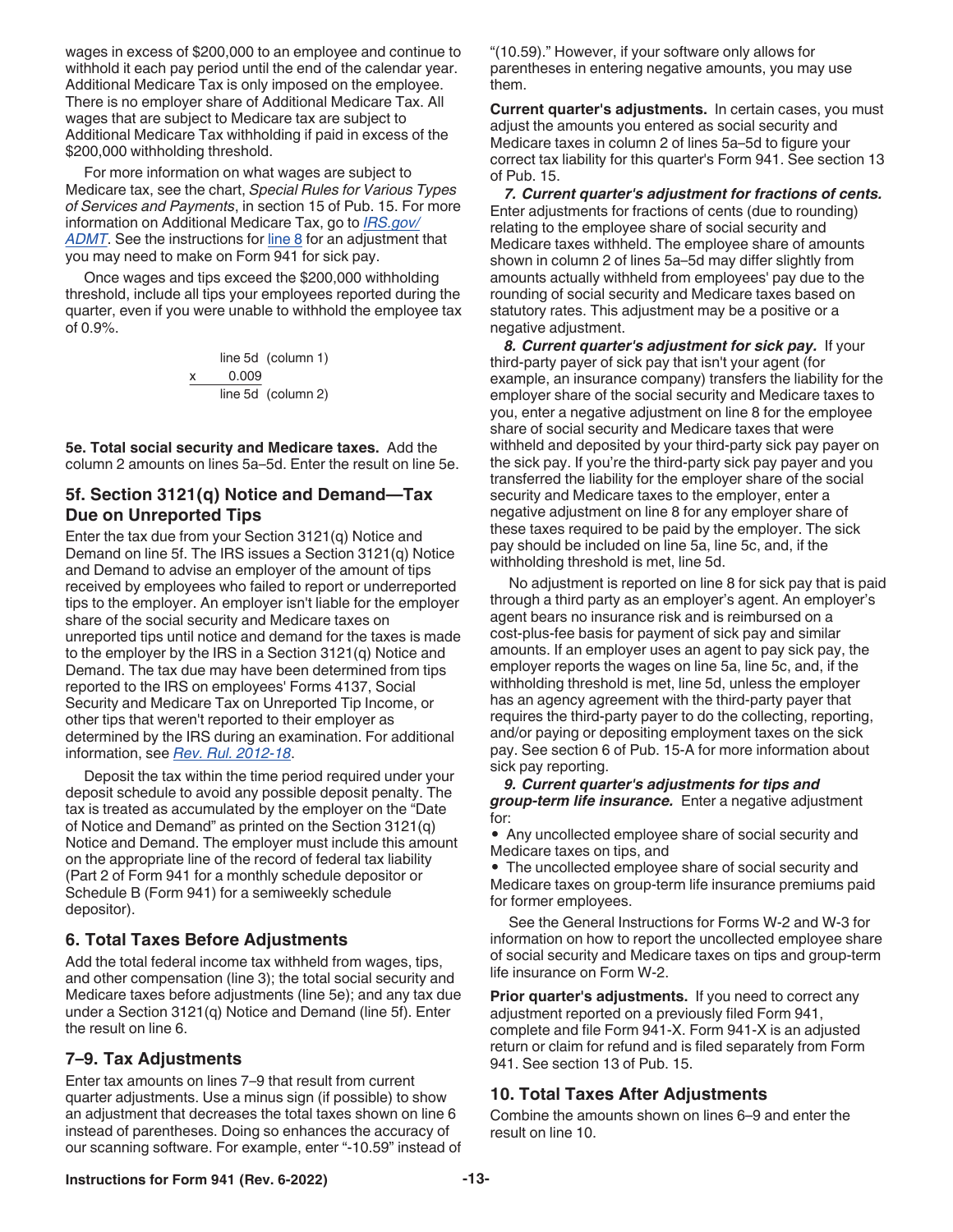### <span id="page-13-0"></span>**11a. Qualified Small Business Payroll Tax Credit for Increasing Research Activities**

Enter the amount of the credit from Form 8974, line 12.

*If you enter an amount on line 11a, you must attach Form 8974. The December 2017 revision of Form 8974 instructs you to enter the amount from Form 8974, line 12, on Form 941, line 11. Instead, the amount from Form 8974, line 12, should be entered on Form 941, line 11a.* **CAUTION !**

*Form 941 and these instructions use the terms "nonrefundable" and "refundable" when discussing credits. The term "nonrefundable" means the portion of the credit which is limited by law to the amount of certain taxes. The term "refundable" means the portion of the credit which is in excess of those taxes.* **TIP**

# **11b. Nonrefundable Portion of Credit for Qualified Sick and Family Leave Wages for Leave Taken After March 31, 2020, and Before April 1, 2021**

*Complete line 11b only if qualified sick leave wages and/or qualified family leave wages were paid this*  and/or qualified family leave wages were paid this quarter of 2022 for leave taken after March 31, 2020, *and before April 1, 2021.*

Certain private employers with fewer than 500 employees that provide paid sick leave under the [EPSLA](#page-10-0) and/or provide paid family leave under the **Expanded FMLA** are eligible to claim the credit for qualified sick and family leave wages for leave taken after March 31, 2020, and before April 1, 2021. For purposes of this credit, qualified sick leave wages and qualified family leave wages are wages for social security and Medicare tax purposes, determined without regard to the exclusions from the definition of employment under sections 3121(b)(1)–(22), that an employer pays that otherwise meet the requirements of the EPSLA or Expanded FMLA. Enter the nonrefundable portion of the credit for qualified sick and family leave wages from [Worksheet 1,](#page-20-0) Step 2, line 2j. The credit for qualified sick and family leave wages consists of the qualified sick leave wages, the qualified family leave wages, the qualified health plan expenses allocable to those wages, and the employer share of Medicare tax allocable to those wages. The nonrefundable portion of the credit is limited to the employer share of social security tax reported on Form 941, lines 5a and 5b, after that share is first reduced by any credit claimed on Form 8974 for the qualified small business payroll tax credit for increasing research activities, any credit to be claimed on Form 5884-C for the work opportunity credit for qualified tax-exempt organizations hiring qualified veterans, and/or any credit to be claimed on Form 5884-D for the disaster credit for qualified tax-exempt organizations.

*If you're a third-party payer of sick pay that isn't an agent (for example, an insurance company) and*  **z** *you're claiming the credit for qualified sick and family*  $\frac{1}{2}$  *<i>caution*  $\frac{1}{2}$  *you're claiming the credit for qualified sick and family leave wages for amounts paid to your own employees, the amount of the employer share of social security tax reported on line 5a must be reduced by any adjustment you make on line 8 for the employer share of social security tax transferred to your client. If you received a Section 3121(q) Notice and Demand for tax due on unreported tips (Letter 3263 or Letter 4520) during the quarter, you report the amount for the employer share of social security tax and Medicare tax on Form 941, line 5f. Letter 3263 or Letter 4520 includes an* 

*attachment that shows the employer share of social security tax. This amount of the employer share of social security tax can also be reduced by the nonrefundable portion of the credit. See [Worksheet 1](#page-20-0) to figure your credit.*

Any credit in excess of the remaining amount of the employer share of social security tax is refundable and reported on Form 941, line 13c. For more information on the credit for qualified sick and family leave wages, go to *[IRS.gov/PLC](https://www.irs.gov/plc)*.

**Qualified health plan expenses allocable to qualified sick leave and family leave wages.** The credit for qualified sick leave wages and qualified family leave wages is increased to cover the qualified health plan expenses that are properly allocable to the qualified leave wages for which the credit is allowed. These qualified health plan expenses are amounts paid or incurred by the employer to provide and maintain a group health plan but only to the extent such amounts are excluded from the employees' income as coverage under an accident or health plan. The amount of qualified health plan expenses generally includes both the portion of the cost paid by the employer and the portion of the cost paid by the employee with pre-tax salary reduction contributions. However, qualified health plan expenses don't include amounts that the employee paid for with after-tax contributions. For more information, go to *[IRS.gov/PLC](https://www.irs.gov/plc)*.

*You must include the full amount (both the nonrefundable and refundable portions) of the credit for qualified sick and family leave wages in your gross income for the tax year that includes the last day of any calendar quarter in which a credit is allowed.* **TIP**

# **11d. Nonrefundable Portion of Credit for Qualified Sick and Family Leave Wages for Leave Taken After March 31, 2021, and Before October 1, 2021**

*Complete line 11d only if qualified sick leave wages and/or qualified family leave wages were paid this quarter of 2022 for leave taken after March 31, 2021, and before October 1, 2021.* **ALL**<br>CAUTION

Employers with fewer than 500 employees and certain governmental employers without regard to number of employees (except for the federal government and its agencies and instrumentalities unless described in section 501(c)(1)) are entitled to a credit if they provide paid sick leave to employees that otherwise meets the requirements of the [EPSLA,](#page-10-0) as amended for purposes of the ARP, and/or provide paid family leave to employees that otherwise meets the requirements under the [Expanded FMLA](#page-10-0), as amended for purposes of the ARP, for qualified sick and family leave wages for leave taken after March 31, 2021, and before October 1, 2021. For purposes of this credit, qualified sick leave wages and qualified family leave wages are wages for social security and Medicare tax purposes, determined without regard to the exclusions from the definition of employment under sections 3121(b)(1)–(22), that an employer pays that otherwise meet the requirements of the EPSLA or Expanded FMLA, as enacted under the FFCRA and amended for purposes of the ARP. Enter the nonrefundable portion of the credit for qualified sick and family leave wages from [Worksheet 2,](#page-21-0) Step 2, line 2p.

The credit for qualified sick and family leave wages consists of the: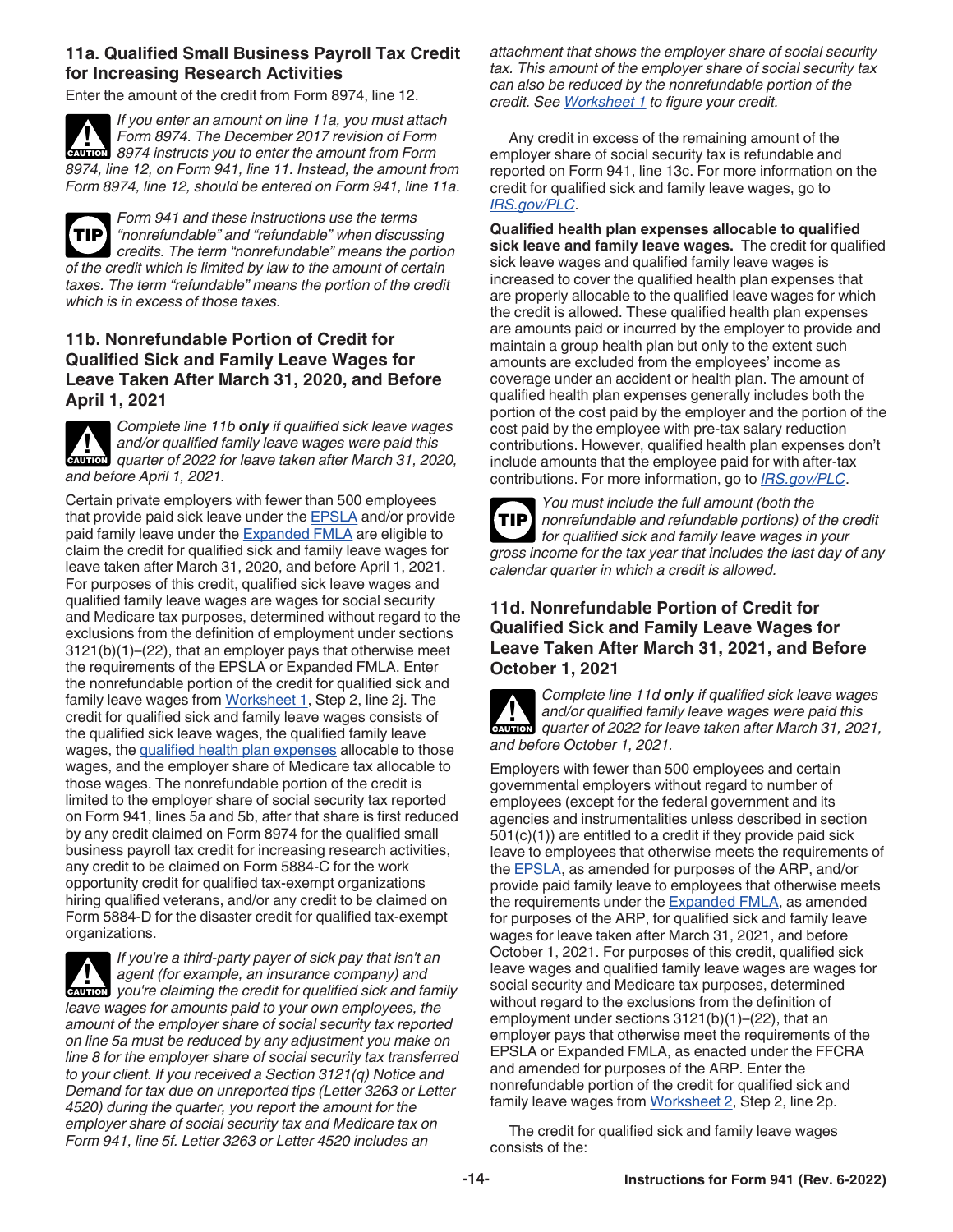<span id="page-14-0"></span>• Qualified sick leave wages and/or qualified family leave wages;

• Qualified health plan expenses allocable to qualified sick leave and family leave wages;

• Collectively bargained defined benefit pension plan contributions, subject to the qualified leave wage limitations, allocable to the qualified sick and family leave wages;

• Collectively bargained apprenticeship program contributions, subject to the qualified leave wage limitations, allocable to the qualified sick and family leave wages; and • Employer share of social security and Medicare tax allocable to the qualified sick and family leave wages.

The nonrefundable portion of the credit is limited to the employer share of Medicare tax reported on Form 941, line 5c. You can't claim the credit for leave taken after March 31, 2021, and before October 1, 2021, if, during the applicable quarter in which the leave was taken, you provided the leave in a manner that discriminates in favor of highly compensated employees, full-time employees, or employees on the basis of employment tenure when making qualified sick and/or family leave available to employees. See *[Highly compensated employee](#page-15-0)*, later, for the definition.

For leave taken after March 31, 2021, and before October 1, 2021, the credit for qualified sick and family leave wages is reduced by the amount of the credit allowed under section 41 (for the credit for increasing research activities) with respect to wages taken into account for determining the credit for qualified sick and family leave wages; and any wages taken into account in determining the credit for qualified sick and family leave wages can't be taken into account as wages for purposes of the credits under sections 45A, 45P, 45S, and 51. For leave taken after March 31, 2021, and before October 1, 2021, qualified wages also don't include wages that were used as payroll costs in connection with a Shuttered Venue Operator Grant under section 324 of the Economic Aid to Hard-Hit Small Businesses, Nonprofits, and Venues Act; or a restaurant revitalization grant under section 5003 of the ARP. Employers can receive both a Small Business Interruption Loan under the Paycheck Protection Program (PPP) and the credit for qualified sick and family leave wages; however, employers can't receive both loan forgiveness and a credit for the same wages. The same wages can't be treated as both qualified sick leave wages and qualified family leave wages.

*If you're a third-party payer of sick pay that isn't an agent (for example, an insurance company) and*  **you're claiming the credit for qualified sick and family vou're claiming the credit for qualified sick and family** *leave wages for amounts paid to your own employees, the amount of the employer share of Medicare tax reported on line 5c must be reduced by any adjustment you make on line 8 for the employer share of Medicare tax transferred to your client. If you received a Section 3121(q) Notice and Demand for tax due on unreported tips (Letter 3263 or Letter 4520) during the quarter, you report the amount for the employer share of social security tax and Medicare tax on Form 941, line 5f. Letter 3263 or Letter 4520 includes an attachment that shows the employer share of Medicare tax. This amount of the employer share of Medicare tax can also be reduced by the nonrefundable portion of the credit. See [Worksheet 2](#page-21-0) to figure your credit.*

Any credit in excess of the remaining amount of the employer share of Medicare tax is refundable and reported on Form 941, line 13e. For more information on the credit for qualified sick and family leave wages, go to *[IRS.gov/PLC](https://www.irs.gov/PLC)*.

**Qualified health plan expenses allocable to qualified sick leave and family leave wages.** The credit for qualified sick leave wages and qualified family leave wages is increased to cover the qualified health plan expenses that are properly allocable to the qualified leave wages for which the credit is allowed. These qualified health plan expenses are amounts paid or incurred by the employer to provide and maintain a group health plan but only to the extent such amounts are excluded from the employees' income as coverage under an accident or health plan. The amount of qualified health plan expenses generally includes both the portion of the cost paid by the employer and the portion of the cost paid by the employee with pre-tax salary reduction contributions. However, qualified health plan expenses don't include amounts that the employee paid for with after-tax contributions. For more information, go to *[IRS.gov/PLC](https://www.irs.gov/PLC)*.

**Collectively bargained defined benefit pension plan contributions.** For purposes of qualified sick and family leave wages, collectively bargained defined benefit pension plan contributions are contributions for a calendar quarter that are:

• Paid or incurred by an employer on behalf of its employees to a defined benefit plan, as defined in section 414(j), which meets the requirements of section 401(a);

• Made based on a pension contribution rate; and

• Required to be made under the terms of a collective bargaining agreement in effect for the quarter.

**Pension contribution rate.** The pension contribution rate is the contribution rate that the employer is obligated to pay under the terms of a collective bargaining agreement to a defined benefit plan, as the rate is applied to contribution base units, as defined by section 4001(a)(11) of the Employee Retirement Income Security Act of 1974 (ERISA).

*Allocation rules.* The amount of collectively bargained defined benefit pension plan contributions allocated to qualified sick leave wages and/or qualified family leave wages in a quarter is the pension contribution rate (expressed as an hourly rate) multiplied by the number of hours qualified sick leave wages and/or qualified family leave wages were provided to employees covered under the collective bargaining agreement during the quarter.

**Collectively bargained apprenticeship program contributions.** For purposes of qualified sick and family leave wages, collectively bargained apprenticeship program contributions are contributions for a calendar quarter that are: • Paid or incurred by an employer on behalf of its employees to a registered apprenticeship program, which is an apprenticeship registered under the National Apprenticeship Act of August 16, 1937, and meets the standards of Federal Regulations under subpart A of Part 29 and Part 30 of title 29; • Made based on an apprenticeship program contribution rate; and

• Required to be made under the terms of a collective bargaining agreement in effect for the quarter.

*Apprenticeship program contribution rate.* The apprenticeship program contribution rate is the contribution rate that the employer is obligated to pay under the terms of a collective bargaining agreement for benefits under a registered apprenticeship program, as the rate is applied to contribution base units, as defined by section 4001(a)(11) of ERISA.

*Allocation rules.* The amount of collectively bargained apprenticeship program contributions allocated to qualified sick leave wages and/or qualified family leave wages in a quarter is the apprenticeship program contribution rate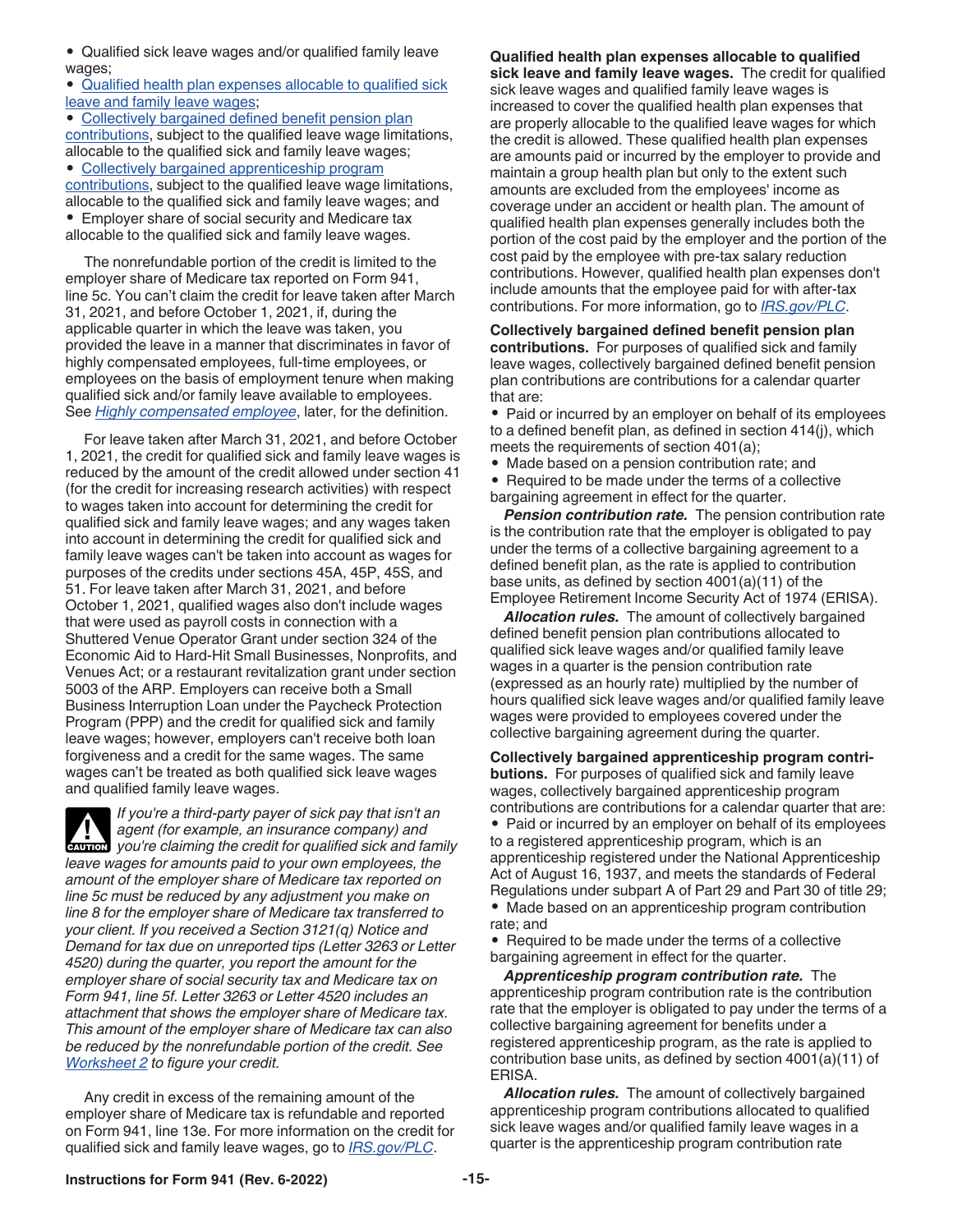<span id="page-15-0"></span>(expressed as an hourly rate) multiplied by the number of hours qualified sick leave wages and/or qualified family leave wages were provided to employees covered under the collective bargaining agreement during the quarter.

**Highly compensated employee.** A highly compensated employee is an employee who meets either of the following tests.

1. The employee was a 5% owner at any time during the year or the preceding year.

2. The employee received more than \$130,000 in pay for the preceding year.

You can choose to ignore test (2) if the employee wasn't also in the top 20% of employees when ranked by pay for the preceding year.

# **11g. Total Nonrefundable Credits**

Add lines 11a, 11b, and 11d. Enter the total on line 11g.

### **12. Total Taxes After Adjustments and Nonrefundable Credits**

Subtract line 11g from line 10 and enter the result on line 12. The amount entered on line 12 can't be less than zero.

• **If line 12 is less than \$2,500 or line 12 on the prior quarterly return was less than \$2,500, and you didn't incur a \$100,000 next-day deposit obligation during the current quarter.** You may pay the amount with Form 941 or you may deposit the amount. To avoid a penalty, you must pay any amount you owe in full with a timely filed return or you must deposit any amount you owe before the due date of the return. For more information on paying with a timely filed return, see the instructions for line 14, later.

• **If line 12 is \$2,500 or more and line 12 on the prior quarterly return was \$2,500 or more, or if you incurred a \$100,000 next-day deposit obligation during the current quarter.** You must make required deposits according to your deposit schedule. See *[Notice 2020-22](https://www.irs.gov/irb/2020-17_IRB#NOT-2020-22)* and *[Notice 2021-24](https://www.irs.gov/irb/2021-18_IRB#NOT-2021-24)*  for information on reducing deposits for certain credits. The amount shown on line 12 must equal the "Total liability for quarter" shown on line 16 or the "Total liability for the quarter" shown on Schedule B (Form 941). For more information, see the [line 16](#page-16-0) instructions, later.

For more information and rules about federal tax deposits, see *[Depositing Your Taxes](#page-7-0)*, earlier, and section 11 of Pub. 15.



# **13a. Total Deposits for This Quarter**

Enter your deposits for this quarter, including any overpayment from a prior quarter that you applied to this return. Also include in the amount shown any overpayment that you applied from filing Form 941-X, 941-X (PR), 944-X, or 944-X (SP) in the current quarter. Don't include any amount that you didn't deposit because you reduced your deposits in anticipation of the credit for qualified sick and family leave wages, as discussed in *[Notice 2020-22](https://www.irs.gov/irb/2020-17_IRB#NOT-2020-22)* and *[Notice 2021-24](https://www.irs.gov/irb/2021-18_IRB#NOT-2021-24)*.

# **13c. Refundable Portion of Credit for Qualified Sick and Family Leave Wages for Leave Taken After March 31, 2020, and Before April 1, 2021**

**ALL**<br>CAUTION

*Complete line 13c only if qualified sick leave wages and/or qualified family leave wages were paid this quarter of 2022 for leave taken after March 31, 2020, and before April 1, 2021.*

Certain private employers with fewer than 500 employees that provide paid sick leave under the [EPSLA](#page-10-0) and/or provide paid family leave under the [Expanded FMLA](#page-10-0) are eligible to claim the credit for qualified sick and family leave wages. Enter the refundable portion of the credit for qualified sick and family leave wages from [Worksheet 1,](#page-20-0) Step 2, line 2k. The credit for qualified sick and family leave wages consists of the qualified sick leave wages, the qualified family leave wages, the [qualified health plan expenses](#page-13-0) allocable to those wages, and the employer share of Medicare tax allocable to those wages. The refundable portion of the credit is allowed after the employer share of social security tax is reduced to zero by nonrefundable credits that are applied against the employer share of social security tax.

### **13e. Refundable Portion of Credit for Qualified Sick and Family Leave Wages for Leave Taken After March 31, 2021, and Before October 1, 2021**



*Complete line 13e only if qualified sick leave wages and/or qualified family leave wages were paid this*  and/or qualified family leave wages were paid this quarter of 2022 for leave taken after March 31, 2021, *and before October 1, 2021.*

Employers with fewer than 500 employees and certain governmental employers without regard to number of employees (except for the federal government and its agencies and instrumentalities unless described in section 501(c)(1)) are entitled to a credit if they provide paid sick leave to employees that otherwise meets the requirements of the [EPSLA,](#page-10-0) as amended for purposes of the ARP, and/or provide paid family leave to employees that otherwise meets the requirements under the **[Expanded FMLA](#page-10-0)**, as amended for purposes of the ARP, for leave taken after March 31, 2021, and before October 1, 2021. Enter the refundable portion of the credit for qualified sick and family leave wages from [Worksheet 2](#page-21-0), Step 2, line 2q. The refundable portion of the credit is allowed after the employer share of Medicare tax is reduced to zero by nonrefundable credits that are applied against the employer share of Medicare tax.

# **13g. Total Deposits and Refundable Credits**

Add lines 13a, 13c, and 13e. Enter the total on line 13g.

# **14. Balance Due**

If line 12 is more than line 13g, enter the difference on line 14. Otherwise, see the instructions for [line 15](#page-16-0), later.

#### **Never make an entry on both lines 14 and 15.**

You don't have to pay if line 14 is under \$1. Generally, you should have a balance due only if your total taxes after adjustments and nonrefundable credits (line 12) for the current quarter or prior quarter are less than \$2,500, and you didn't incur a \$100,000 next-day deposit obligation during the current quarter. However, see section 11 of Pub. 15 for information about payments made under the accuracy of deposits rule.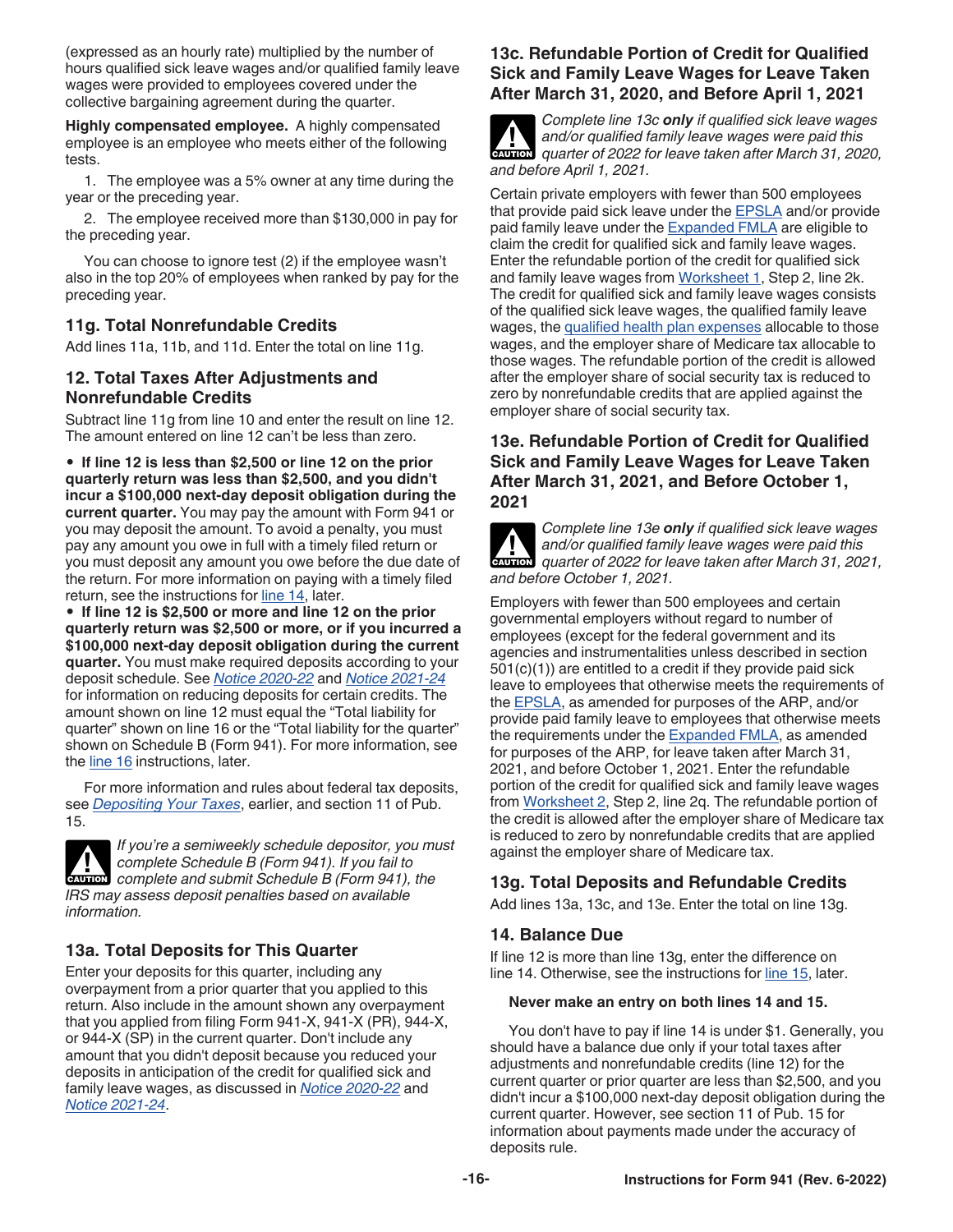<span id="page-16-0"></span>If you were required to make federal tax deposits, pay the amount shown on line 14 by EFT. If you weren't required to make federal tax deposits (see *[Must You Deposit Your](#page-7-0)  [Taxes](#page-7-0)*, earlier) or you're a monthly schedule depositor making a payment under the accuracy of deposits rule, you may pay the amount shown on line 14 by EFT, credit card, debit card, check, money order, or EFW. For more information on electronic payment options, go to *[IRS.gov/](https://www.irs.gov/payments) [Payments](https://www.irs.gov/payments)*.

If you pay by EFT, credit card, or debit card, file your return using the *Without a payment* address under *[Where](#page-7-0)  [Should You File](#page-7-0)*, earlier, and don't file Form 941-V, Payment Voucher.

If you pay by check or money order, make it payable to "United States Treasury." Enter your EIN, "Form 941," and the tax period ("1st Quarter 2022," "2nd Quarter 2022," "3rd Quarter 2022," or "4th Quarter 2022") on your check or money order. Complete Form 941-V and enclose it with Form 941.

If line 12 is \$2,500 or more on both your prior and current quarter Form 941, and you've deposited all taxes when due, the balance due on line 14 should be zero.



*If you're required to make deposits and instead pay the taxes with Form 941, you may be subject to a*  **h** *penalty. See [Must You Deposit Your Taxes](#page-7-0), earlier.*<br> **CAUTION** 

*What if you can't pay in full?* If you can't pay the full amount of tax you owe, you can apply for an installment agreement online. You can apply for an installment agreement online if:

- You can't pay the full amount shown on line 14,
- The total amount you owe is \$25,000 or less, and
- You can pay the liability in full in 24 months.

To apply using the Online Payment Agreement Application, go to *[IRS.gov/OPA](https://www.irs.gov/opa)*.

Under an installment agreement, you can pay what you owe in monthly installments. There are certain conditions you must meet to enter into and maintain an installment agreement, such as paying the liability within 24 months, and making all required deposits and timely filing tax returns during the length of the agreement.

If your installment agreement is accepted, you will be charged a fee and you will be subject to penalties and interest on the amount of tax not paid by the due date of the return.

# **15. Overpayment**

If line 13g is more than line 12, enter the difference on line 15.

#### **Never make an entry on both lines 14 and 15.**

If you deposited more than the correct amount for the quarter, you can choose to have the IRS either refund the overpayment or apply it to your next return. Check only one box on line 15. If you don't check either box or if you check both boxes, we will generally apply the overpayment to your next return. Regardless of any boxes you check or don't check on line 15, we may apply your overpayment to any past due tax account that is shown in our records under your EIN.

If line 15 is under \$1, we will send a refund or apply it to your next return only if you ask us in writing to do so.

# **Part 2: Tell Us About Your Deposit Schedule and Tax Liability for This Quarter**

### **16. Tax Liability for the Quarter**

Check one of the boxes on line 16. Follow the instructions for each box to determine if you need to enter your monthly tax liability on Form 941 or your daily tax liability on Schedule B (Form 941).

**De minimis exception.** If line 12 is less than \$2,500 or line 12 on the prior quarterly return was less than \$2,500, and you didn't incur a \$100,000 next-day deposit obligation during the current quarter, check the first box on line 16 and go to Part 3.

*If you meet the de minimis exception based on the prior quarter and line 12 for the current quarter is*  prior quarter and line 12 for the current quarter is<br>
\$100,000 or more, you must provide a record of your *federal tax liability. If you're a monthly schedule depositor, complete the deposit schedule on line 16. If you're a semiweekly schedule depositor, attach Schedule B (Form 941).*

**Monthly schedule depositor.** If you reported \$50,000 or less in taxes during the lookback period, you're a monthly schedule depositor unless the \$100,000 Next-Day Deposit Rule discussed in section 11 of Pub. 15 applies. Check the second box on line 16 and enter your tax liability for each month in the quarter. Enter your tax liabilities in the month that corresponds to the dates you paid wages to your employees, not the date payroll liabilities were accrued or deposits were made. Add the amounts for each month. Enter the result in the "Total liability for quarter" box.

Note that your total tax liability for the quarter must equal your total taxes shown on line 12. If it doesn't, your tax deposits and payments may not be counted as timely. Don't reduce your total liability reported on line 16 by the refundable portion of the credit for qualified sick and family leave wages. Don't change your tax liability on line 16 by adjustments reported on any Forms 941-X.

You're a monthly schedule depositor for the calendar year if the amount of your Form 941 taxes reported for the lookback period is \$50,000 or less. The lookback period is the 4 consecutive quarters ending on June 30 of the prior year. For 2022, the lookback period begins July 1, 2020, and ends June 30, 2021. For details on the deposit rules, see section 11 of Pub. 15. If you filed Form 944 in either 2020 or 2021, your lookback period is the 2020 calendar year.

*The amounts entered on line 16 are a summary of your monthly tax liability, not a summary of deposits*  **your monthly tax liability, not a summary of deposits you made. If you don't properly report your liabilities** *when required or if you're a semiweekly schedule depositor and enter your liabilities on line 16 instead of on Schedule B (Form 941), you may be assessed an "averaged" FTD penalty. See* Deposit Penalties *in section 11 of Pub. 15 for more information.*

*Reporting adjustments from lines 7–9 on line 16.* If your net adjustment during a month is negative and it exceeds your total tax liability for the month, don't enter a negative amount for the month. Instead, enter "-0-" for the month and carry over the unused portion of the adjustment to the next month.

#### **Instructions for Form 941 (Rev. 6-2022) -17-**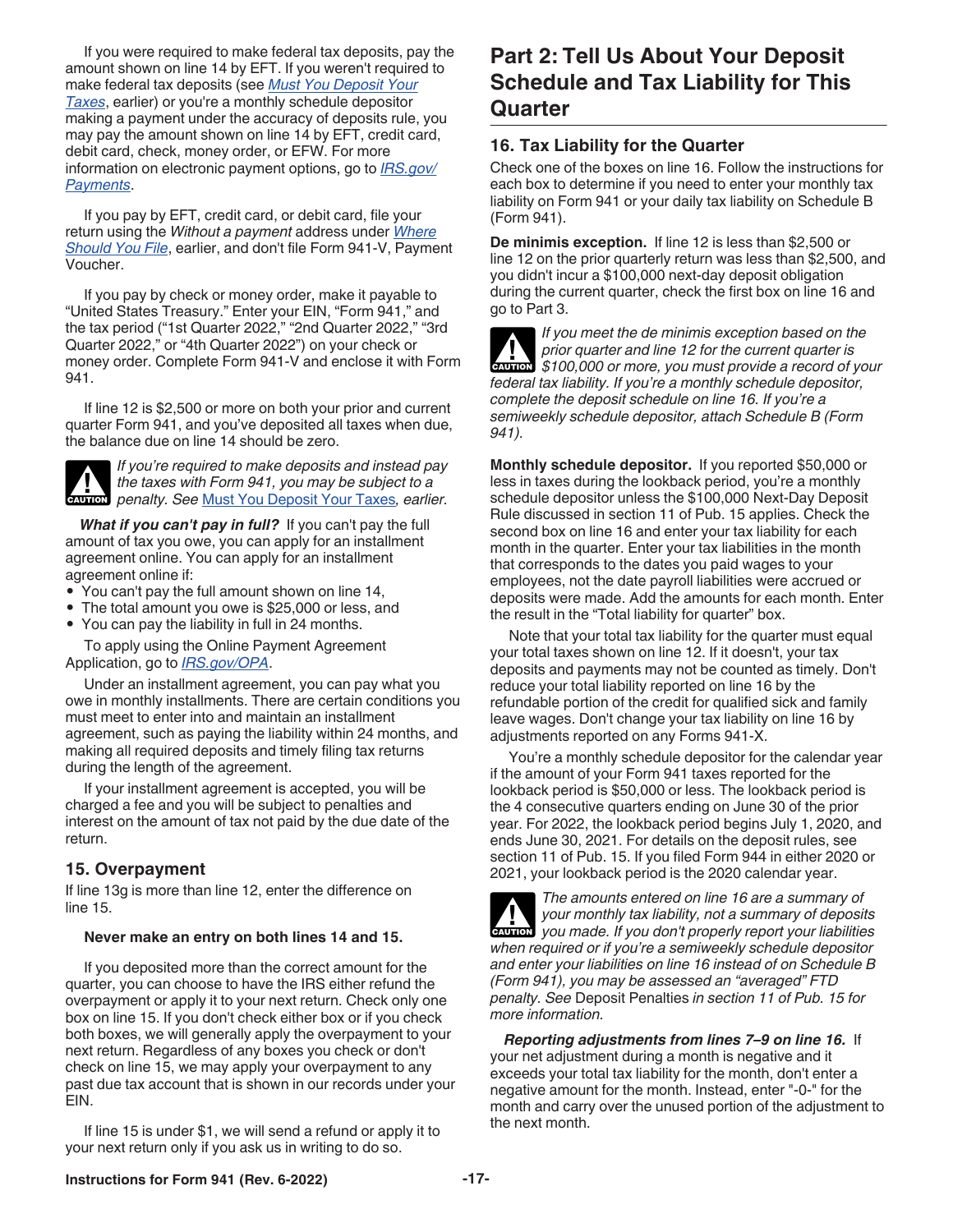<span id="page-17-0"></span>**Semiweekly schedule depositor.** If you reported more than \$50,000 of taxes for the lookback period, you're a semiweekly schedule depositor. Check the third box on line 16.

You must complete Schedule B (Form 941) and submit it with your Form 941. Don't file Schedule B (Form 941) with your Form 941 if you're a monthly schedule depositor.

Don't change your tax liability on Schedule B (Form 941) by adjustments reported on any Forms 941-X.

**Adjusting tax liability for nonrefundable credits claimed on lines 11a, 11b, and 11d.** Monthly schedule depositors and semiweekly schedule depositors must account for nonrefundable credits claimed on lines 11a, 11b, and 11d when reporting their tax liabilities on line 16 or Schedule B (Form 941). The total tax liability for the quarter must equal the amount reported on line 12. Failure to account for the nonrefundable credits on line 16 or Schedule B (Form 941) may cause line 16 or Schedule B (Form 941) to report more than the total tax liability reported on line 12. Don't reduce your monthly tax liability reported on line 16 or your daily tax liability reported on Schedule B (Form 941) below zero.

*Qualified small business payroll tax credit for increasing research activities (line 11a).* The qualified small business payroll tax credit for increasing research activities is limited to the employer share of social security tax on wages paid in the quarter that begins after the income tax return electing the credit has been filed. In completing line 16 or Schedule B (Form 941), you take into account the payroll tax credit against the liability for the employer share of social security tax starting with the first payroll payment of the quarter that includes payments of wages subject to social security tax to your employees. The credit may be taken to the extent of the employer share of social security tax on wages associated with the first payroll payment, and then to the extent of the employer share of social security tax associated with succeeding payroll payments in the quarter until the credit is used. Consistent with the entries on line 16 or Schedule B (Form 941), the payroll tax credit should be taken into account in making deposits of employment tax. If any payroll tax credit is remaining at the end of the quarter that hasn't been used completely because it exceeds the employer share of social security tax for the quarter, the excess credit may be carried forward to the succeeding quarter and allowed as a payroll tax credit for the succeeding quarter. The payroll tax credit may not be taken as a credit against income tax withholding, Medicare tax, or the employee share of social security tax. Also, the remaining payroll tax credit may not be carried back and taken as a credit against wages paid from preceding quarters.

**Example.** Rose Co. is an employer with a calendar tax year that filed its timely income tax return on April 15, 2022. Rose Co. elected to take the qualified small business payroll tax credit for increasing research activities on Form 6765. The third quarter of 2022 is the first quarter that begins after Rose Co. filed the income tax return making the payroll tax credit election. Therefore, the payroll tax credit applies against Rose Co.'s share of social security tax on wages paid to employees in the third quarter of 2022. Rose Co. is a semiweekly schedule depositor. Rose Co. completes Schedule B (Form 941) by reducing the amount of liability entered for the first payroll payment in the third quarter of 2022 that includes wages subject to social security tax by the lesser of (1) its share of social security tax on the wages, or (2) the available payroll tax credit. If the payroll tax credit elected is more than Rose Co.'s share of social security tax

on the first payroll payment of the quarter, the excess payroll tax credit would be carried forward to succeeding payroll payments in the third quarter until it is used. If the amount of the payroll tax credit exceeds Rose Co.'s share of social security tax on wages paid to its employees in the third quarter, the excess credit would be treated as a payroll tax credit against its share of social security tax on wages paid in the fourth quarter. If the amount of the payroll tax credit remaining exceeded Rose Co.'s share of social security tax on wages paid in the fourth quarter, it could be carried forward and treated as a payroll tax credit for the first quarter of 2023.

*Nonrefundable portion of credit for qualified sick and family leave wages for leave taken after March 31, 2020, and before April 1, 2021 (line 11b).* The nonrefundable portion of the credit for qualified sick and family leave wages paid this quarter of 2022 for leave taken after March 31, 2020, and before April 1, 2021, is limited to the employer share of social security tax on wages paid in the quarter that is remaining after that share is first reduced by any credit claimed on Form 941, line 11a, for the qualified small business payroll tax credit for increasing research activities; any credit to be claimed on Form 5884-C, line 11, for the work opportunity credit for qualified tax-exempt organizations hiring qualified veterans; and/or any credit to be claimed on Form 5884-D for the disaster credit for qualified tax-exempt organizations. In completing line 16 or Schedule B (Form 941), you take into account the entire quarter's nonrefundable portion of the credit for qualified sick and family leave wages against the liability for the first payroll payment of the quarter, but not below zero. Then reduce the liability for each successive payroll payment in the quarter until the nonrefundable portion of the credit is used. Any credit for qualified sick and family leave wages paid this quarter of 2022 for leave taken after March 31, 2020, and before April 1, 2021, that is remaining at the end of the quarter because it exceeds the employer share of social security tax for the quarter is claimed on line 13c as a refundable credit. The refundable portion of the credit doesn't reduce the liability reported on line 16 or Schedule B (Form 941).

**Example.** Maple Co. is a semiweekly schedule depositor that pays employees every other Friday. In the second quarter of 2022, Maple Co. had pay dates of April 1, April 15, April 29, May 13, May 27, June 10, and June 24. Maple Co. paid qualified sick and family leave wages on April 15 and April 29 for leave taken after March 31, 2020, and before April 1, 2021. The nonrefundable portion of the credit for qualified sick and family leave wages for the quarter is \$10,000. On Schedule B (Form 941), Maple Co. will use the \$10,000 to reduce the liability for the April 1 pay date, but not below zero. If any nonrefundable portion of the credit remains, Maple Co. applies it to the liability for the April 15 pay date, then the April 29 pay date, and so forth until the entire \$10,000 is used.

*Nonrefundable portion of credit for qualified sick and family leave wages for leave taken after March 31, 2021, and before October 1, 2021 (line 11d).* The nonrefundable portion of the credit for qualified sick and family leave wages paid this quarter of 2022 for leave taken after March 31, 2021, and before October 1, 2021, is limited to the employer share of Medicare tax on wages paid in the quarter. In completing line 16 or Schedule B (Form 941), you take into account the entire quarter's nonrefundable portion of the credit for qualified sick and family leave wages paid this quarter of 2022 against the liability for the first payroll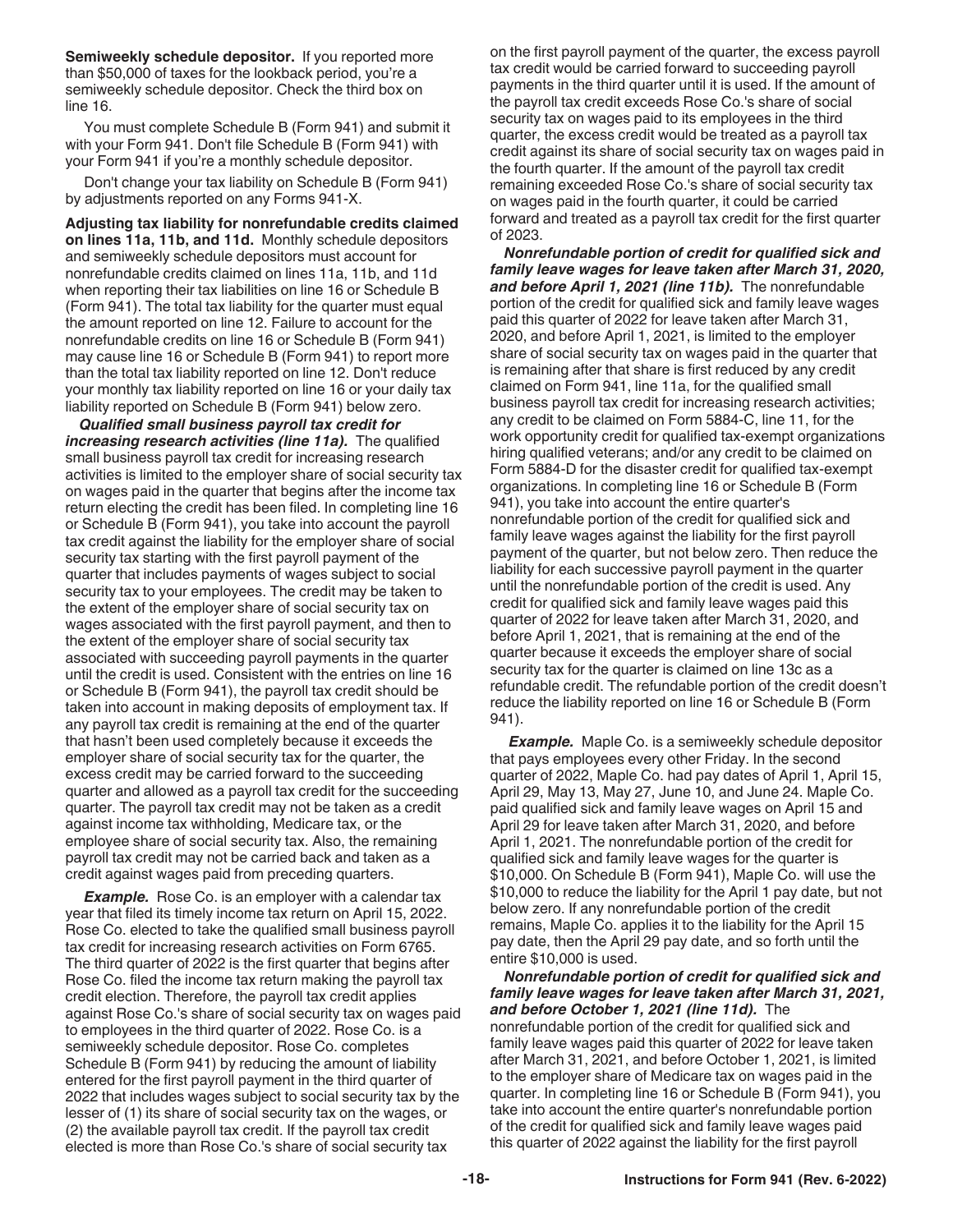<span id="page-18-0"></span>payment of the quarter, but not below zero. Then reduce the liability for each successive payroll payment in the quarter until the nonrefundable portion of the credit is used. Any credit for qualified sick and family leave wages that is remaining at the end of the quarter because it exceeds the employer share of Medicare tax for the quarter is claimed on line 13e as a refundable credit. The refundable portion of the credit doesn't reduce the liability reported on line 16 or Schedule B (Form 941).



*You may reduce your deposits by the amount of the nonrefundable and refundable portions of the credit*  **TIP** *for qualified sick and family leave wages, as discussed earlier under* [Reducing your deposits for](#page-7-0)  [COVID-19 credits](#page-7-0)*.*

# **Part 3: Tell Us About Your Business**

In Part 3, answer only those questions that apply to your business. If the questions don't apply, leave them blank and go to Part 4.

# **17. If Your Business Has Closed . . .**

If you go out of business or stop paying wages, you must file a final return. To tell the IRS that a particular Form 941 is your final return, check the box on line 17 and enter the final date you paid wages in the space provided. For additional filing requirements, including information about attaching a statement to your final return, see *[If Your Business Has](#page-5-0)  [Closed](#page-5-0)*, earlier.

# **18. If You're a Seasonal Employer . . .**

If you hire employees seasonally—such as for summer or winter only—check the box on line 18. Checking the box tells the IRS not to expect four Forms 941 from you throughout the year because you haven't paid wages regularly.

Generally, we won't ask about unfiled returns if at least one taxable return is filed each year. However, you must check the box on line 18 on every Form 941 you file. Otherwise, the IRS will expect a return to be filed for each quarter.

Also, when you complete Form 941, be sure to check the box on the top of the form that corresponds to the quarter reported.



*The amounts entered on lines 19 through 28 are amounts that you use on the worksheets at the end of these instructions to figure certain credits. If you're claiming these credits, you must enter the applicable amounts.*



*Complete lines 19 and 20 only if qualified health plan expenses allocable to qualified sick leave wages*  **EXPENSES** allocable to qualified sick leave wages allocable to qualified sick leave wages *quarter of 2022 for leave taken after March 31, 2020, and before April 1, 2021.*

### **19. Qualified Health Plan Expenses Allocable to Qualified Sick Leave Wages for Leave Taken After March 31, 2020, and Before April 1, 2021**

Enter the [qualified health plan expenses](#page-13-0) allocable to qualified sick leave wages paid this quarter of 2022 for leave taken after March 31, 2020, and before April 1, 2021. This amount is also entered on [Worksheet 1](#page-20-0), Step 2, line 2b.

# **20. Qualified Health Plan Expenses Allocable to Qualified Family Leave Wages for Leave Taken After March 31, 2020, and Before April 1, 2021**

Enter the [qualified health plan expenses](#page-13-0) allocable to qualified family leave wages paid this quarter of 2022 for leave taken after March 31, 2020, and before April 1, 2021. This amount is also entered on [Worksheet 1](#page-20-0), Step 2, line 2f.



*Complete lines 23, 24, and 25 only if qualified sick leave wages were paid this quarter of 2022 for leave taken after March 31, 2021, and before October 1,* $\overline{a}$ 

# **23. Qualified Sick Leave Wages for Leave Taken After March 31, 2021, and Before October 1, 2021**

Enter the qualified sick leave wages you paid this quarter of 2022 to your employees for leave taken after March 31, 2021, and before October 1, 2021, including any qualified sick leave wages that were above the social security wage base and any qualified sick leave wages excluded from the definition of employment under sections 3121(b)(1)–(22). See the instructions for [line 11d](#page-13-0), earlier, for more information about qualified sick leave wages for leave taken after March 31, 2021, and before October 1, 2021. This amount is also entered on [Worksheet 2](#page-21-0), Step 2, line 2a.

#### **24. Qualified Health Plan Expenses Allocable to Qualified Sick Leave Wages Reported on Line 23**

Enter the [qualified health plan expenses](#page-14-0) allocable to qualified sick leave wages paid this quarter of 2022 for leave taken after March 31, 2021, and before October 1, 2021. This amount is also entered on [Worksheet 2,](#page-21-0) Step 2, line 2b.

### **25. Amounts Under Certain Collectively Bargained Agreements Allocable to Qualified Sick Leave Wages Reported on Line 23**

Enter the [collectively bargained defined benefit pension plan](#page-14-0)  [contributions](#page-14-0) and [collectively bargained apprenticeship](#page-14-0) [program contributions](#page-14-0) allocable to qualified sick leave wages paid this quarter of 2022 for leave taken after March 31, 2021, and before October 1, 2021. This amount is also entered on [Worksheet 2](#page-21-0), Step 2, line 2c.



*Complete lines 26, 27, and 28 only if qualified family leave wages were paid this quarter of 2022 for leave*  **leave wages were paid this quarter of 2022 for leavely taken after March 31, 2021, and before October 1,** 

# **26. Qualified Family Leave Wages for Leave Taken After March 31, 2021, and Before October 1, 2021**

Enter the qualified family leave wages you paid this quarter of 2022 to your employees for leave taken after March 31, 2021, and before October 1, 2021, including any qualified family leave wages that were above the social security wage base and any qualified family leave wages excluded from the definition of employment under sections 3121(b)(1)–(22). See the instructions for [line 11d](#page-13-0), earlier, for more information about qualified family leave wages for leave taken after March 31, 2021, and before October 1, 2021. This amount is also entered on [Worksheet 2](#page-21-0), Step 2, line 2g.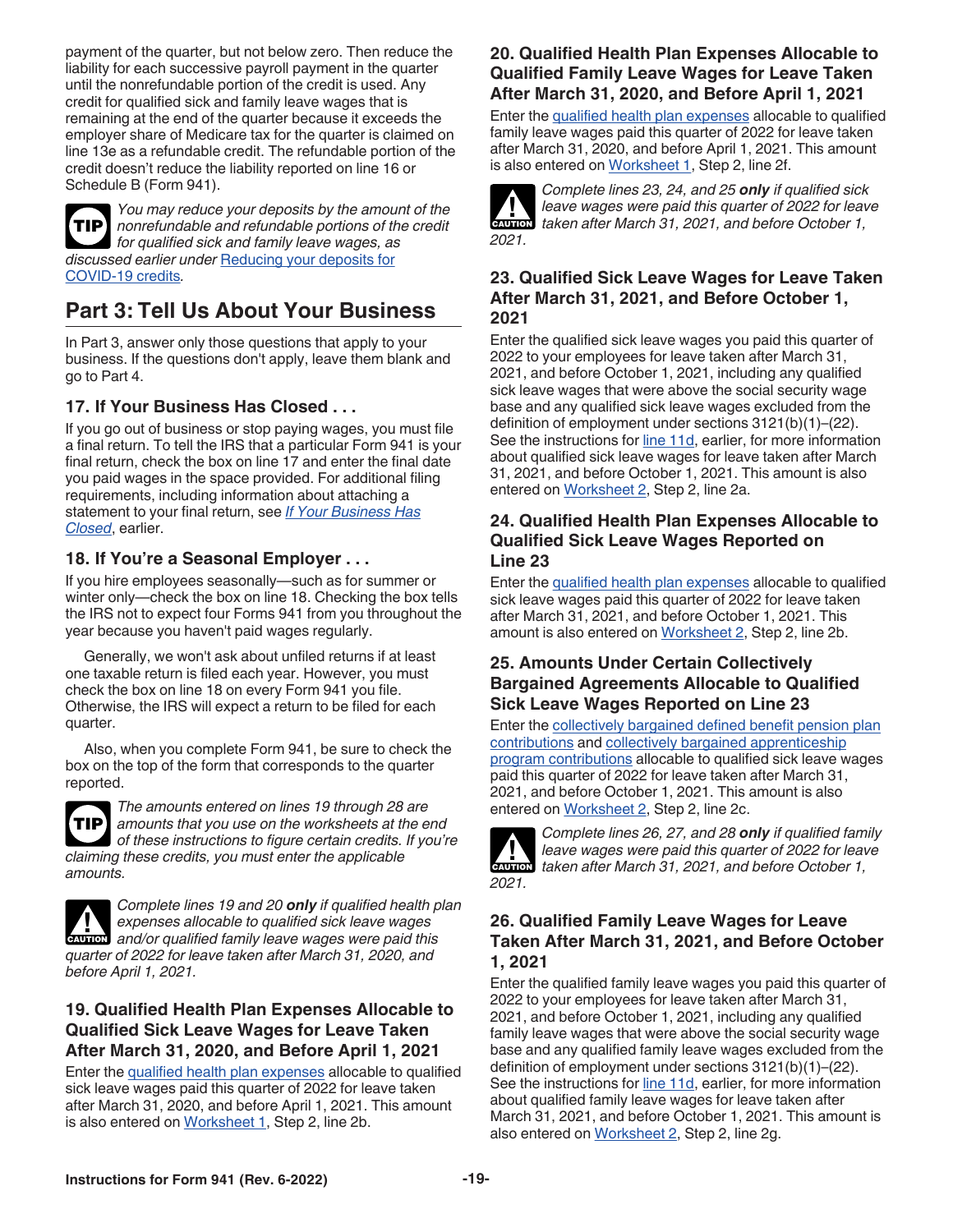# <span id="page-19-0"></span>**27. Qualified Health Plan Expenses Allocable to Qualified Family Leave Wages Reported on Line 26**

Enter the [qualified health plan expenses](#page-14-0) allocable to qualified family leave wages paid this quarter of 2022 for leave taken after March 31, 2021, and before October 1, 2021. This amount is also entered on [Worksheet 2,](#page-21-0) Step 2, line 2h.

# **28. Amounts Under Certain Collectively Bargained Agreements Allocable to Qualified Family Leave Wages Reported on Line 26**

Enter the [collectively bargained defined benefit pension plan](#page-14-0)  [contributions](#page-14-0) and [collectively bargained apprenticeship](#page-14-0) [program contributions](#page-14-0) allocable to qualified family leave wages paid this quarter of 2022 for leave taken after March 31, 2021, and before October 1, 2021. This amount is also entered on [Worksheet 2](#page-21-0), Step 2, line 2i.

# **Part 4: May We Speak With Your Third-Party Designee?**

If you want to allow an employee, a paid tax preparer, or another person to discuss your Form 941 with the IRS, check the "Yes" box in Part 4. Enter the name, phone number, and five-digit personal identification number (PIN) of the specific person to speak with—not the name of the firm that prepared your tax return. The designee may choose any five numbers as his or her PIN.

By checking "Yes," you authorize the IRS to talk to the person you named (your designee) about any questions we may have while we process your return. You also authorize your designee to do all of the following.

- Give us any information that is missing from your return.
- Call us for information about processing your return.

• Respond to certain IRS notices that you've shared with your designee about math errors and return preparation. The IRS won't send notices to your designee.

You're not authorizing your designee to bind you to anything (including additional tax liability) or to otherwise represent you before the IRS. If you want to expand your designee's authorization, see Pub. 947.

The authorization will automatically expire 1 year from the due date (without regard to extensions) for filing your Form 941. If you or your designee wants to terminate the authorization, write to the IRS office for your location using the *Without a payment* address under *[Where Should You](#page-7-0)  [File](#page-7-0)*, earlier.

# **Part 5: Sign Here (Approved Roles)**

Complete all information and sign Form 941. The following persons are authorized to sign the return for each type of business entity.

• **Sole proprietorship—**The individual who owns the business.

• **Corporation (including a limited liability company (LLC) treated as a corporation)—**The president, vice president, or other principal officer duly authorized to sign.

• **Partnership (including an LLC treated as a partnership) or unincorporated organization—**A responsible and duly authorized partner, member, or officer having knowledge of its affairs.

• **Single-member LLC treated as a disregarded entity for federal income tax purposes—**The owner of the LLC or a principal officer duly authorized to sign.

• **Trust or estate—**The fiduciary.

Form 941 may be signed by a duly authorized agent of the taxpayer if a valid power of attorney has been filed.

**Alternative signature method.** Corporate officers or duly authorized agents may sign Form 941 by rubber stamp, mechanical device, or computer software program. For details and required documentation, see Rev. Proc. 2005-39, 2005-28 I.R.B. 82, available at *[IRS.gov/irb/](https://www.irs.gov/irb/2005-28_IRB#RP-2005-39) [2005-28\\_IRB#RP-2005-39](https://www.irs.gov/irb/2005-28_IRB#RP-2005-39)*.

# **Paid Preparer Use Only**

A paid preparer must sign Form 941 and provide the information in the *Paid Preparer Use Only* section of Part 5 if the preparer was paid to prepare Form 941 and isn't an employee of the filing entity. Paid preparers must sign paper returns with a manual signature. The preparer must give you a copy of the return in addition to the copy to be filed with the IRS.

If you're a paid preparer, enter your Preparer Tax Identification Number (PTIN) in the space provided. Include your complete address. If you work for a firm, enter the firm's name and the EIN of the firm. You can apply for a PTIN online or by filing Form W-12. For more information about applying for a PTIN online, go to *[IRS.gov/PTIN](https://www.irs.gov/ptin)*. You can't use your PTIN in place of the EIN of the tax preparation firm.

Generally, don't complete this section if you're filing the return as a reporting agent and have a valid Form 8655 on file with the IRS. However, a reporting agent must complete this section if the reporting agent offered legal advice, for example, advising the client on determining whether its workers are employees or independent contractors for federal tax purposes.

# **How To Get Forms, Instructions, and Publications**

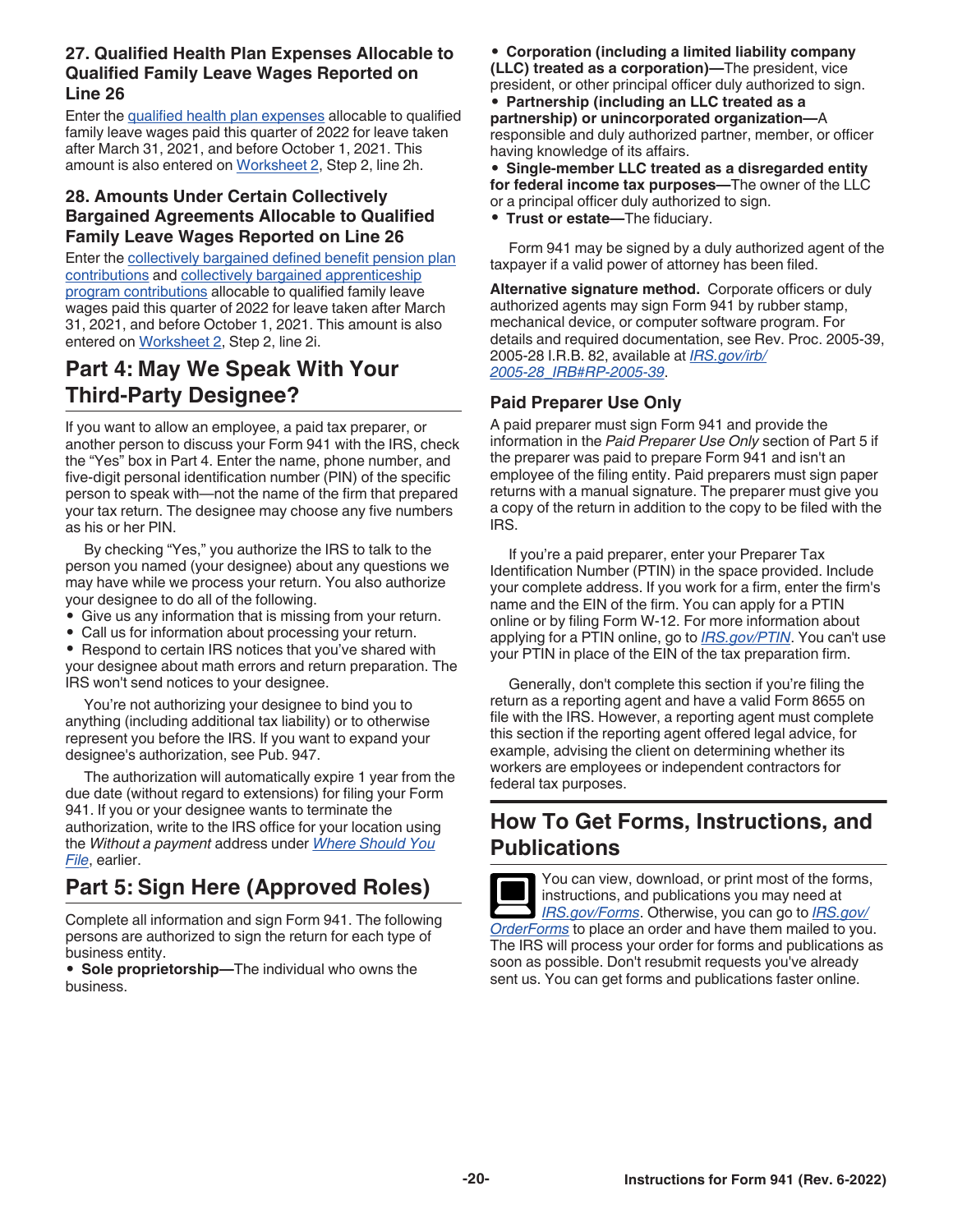# <span id="page-20-0"></span>**Worksheet 1. Credit for Qualified Sick and Family Leave Wages Paid This Quarter of 2022 for Leave Taken After March 31, 2020, and Before April 1, 2021** *Keep for Your Records*

 $\overline{\phantom{a}}$ 

| Determine how you will complete this worksheet. (If you're a third-party payer, you must complete this worksheet for each client for which<br>it is applicable, on a client-by-client basis.)<br>If you paid qualified sick leave wages and/or qualified family leave wages this quarter for leave taken after March 31, 2020, and before April 1, 2021, complete Step 1 and Step 2. Caution: Use Worksheet 2 to figure the cre |          |                                                                                                                                                                                                                                           |    |                                                                                                      |    |                                     |
|---------------------------------------------------------------------------------------------------------------------------------------------------------------------------------------------------------------------------------------------------------------------------------------------------------------------------------------------------------------------------------------------------------------------------------|----------|-------------------------------------------------------------------------------------------------------------------------------------------------------------------------------------------------------------------------------------------|----|------------------------------------------------------------------------------------------------------|----|-------------------------------------|
| Step 1.                                                                                                                                                                                                                                                                                                                                                                                                                         |          | Determine the employer share of social security tax this quarter after it is reduced by any credit claimed on Form 8974<br>and any credit to be claimed on Form 5884-C and/or Form 5884-D                                                 |    |                                                                                                      |    |                                     |
|                                                                                                                                                                                                                                                                                                                                                                                                                                 | 1a       | Enter the amount of social security tax from Form 941, Part 1, line 5a, column 2 $\dots \dots$ 1a                                                                                                                                         |    |                                                                                                      |    |                                     |
|                                                                                                                                                                                                                                                                                                                                                                                                                                 | 1b       | Enter the amount of social security tax from Form 941, Part 1, line 5b, column 2 $\dots \dots$ 1b                                                                                                                                         |    |                                                                                                      |    |                                     |
|                                                                                                                                                                                                                                                                                                                                                                                                                                 | 1c       |                                                                                                                                                                                                                                           |    | <b>Contract Contract Contract</b>                                                                    |    |                                     |
|                                                                                                                                                                                                                                                                                                                                                                                                                                 | 1d       |                                                                                                                                                                                                                                           |    |                                                                                                      |    |                                     |
|                                                                                                                                                                                                                                                                                                                                                                                                                                 | 1e<br>1f | If you're a third-party payer of sick pay that isn't an agent and you're claiming credits for<br>amounts paid to your employees, enter the employer share of social security tax included<br>on Form 941, Part 1, <u>line 8</u> (enter as |    | $\frac{1}{2} \left( \frac{1}{2} \right)^2 \left( \frac{1}{2} \right)^2 \left( \frac{1}{2} \right)^2$ |    |                                     |
|                                                                                                                                                                                                                                                                                                                                                                                                                                 | 1g       | If you received a Section 3121(q) Notice and Demand during the quarter, enter the amount                                                                                                                                                  |    |                                                                                                      |    |                                     |
|                                                                                                                                                                                                                                                                                                                                                                                                                                 | 1h       | <b>Employer share of social security tax.</b> Add lines 1f and 1g                                                                                                                                                                         |    |                                                                                                      |    | 1h $\qquad$                         |
|                                                                                                                                                                                                                                                                                                                                                                                                                                 | 1i.      |                                                                                                                                                                                                                                           |    |                                                                                                      |    |                                     |
|                                                                                                                                                                                                                                                                                                                                                                                                                                 | 1i.      | Enter the amount to be claimed on Form 5884-C, line 11, for this quarter $\dots\dots\dots\dots\dots$                                                                                                                                      |    | <u> Albanya (</u>                                                                                    |    |                                     |
|                                                                                                                                                                                                                                                                                                                                                                                                                                 | 1j(i)    | Enter the amount to be claimed on Form 5884-D, line 12, for this quarter $\dots\dots\dots\dots\dots\dots$                                                                                                                                 |    |                                                                                                      |    |                                     |
|                                                                                                                                                                                                                                                                                                                                                                                                                                 | 1k       |                                                                                                                                                                                                                                           |    |                                                                                                      |    |                                     |
|                                                                                                                                                                                                                                                                                                                                                                                                                                 |          |                                                                                                                                                                                                                                           |    |                                                                                                      |    |                                     |
|                                                                                                                                                                                                                                                                                                                                                                                                                                 | 11       | <b>Employer share of social security tax remaining.</b> Subtract line 1k from line 1h                                                                                                                                                     |    |                                                                                                      |    | $11 \quad \underline{\hspace{1cm}}$ |
| Step 2.                                                                                                                                                                                                                                                                                                                                                                                                                         |          | Figure the sick and family leave credit                                                                                                                                                                                                   |    |                                                                                                      |    |                                     |
|                                                                                                                                                                                                                                                                                                                                                                                                                                 | 2a       | Qualified sick leave wages reported on Form 941, Part 1, $\lim_{z \to z_0} 5a(i)$ , column 1 2 <sub>8</sub> _____                                                                                                                         |    |                                                                                                      |    |                                     |
|                                                                                                                                                                                                                                                                                                                                                                                                                                 | 2a(i)    | Qualified sick leave wages included on Form 941, Part 1, line 5c, but not included on Form 941, Part 1, line 5a(i), column 1, because the wages reported on that line were limited by                                                     |    |                                                                                                      |    |                                     |
|                                                                                                                                                                                                                                                                                                                                                                                                                                 |          |                                                                                                                                                                                                                                           |    |                                                                                                      |    |                                     |
|                                                                                                                                                                                                                                                                                                                                                                                                                                 | 2a(ii)   | Total qualified sick leave wages. Add lines 2a and 2a(i)                                                                                                                                                                                  |    |                                                                                                      |    |                                     |
|                                                                                                                                                                                                                                                                                                                                                                                                                                 | 2a(iii)  | Qualified sick leave wages excluded from the definition of employment under sections                                                                                                                                                      |    |                                                                                                      |    |                                     |
|                                                                                                                                                                                                                                                                                                                                                                                                                                 | 2b       | Qualified health plan expenses allocable to qualified sick leave wages (Form 941, Part 3,                                                                                                                                                 | 2b |                                                                                                      |    |                                     |
|                                                                                                                                                                                                                                                                                                                                                                                                                                 | 2c       | Employer share of Medicare tax on qualified sick leave wages. Multiply line 2a(ii) by 1.45%                                                                                                                                               |    | $\frac{1}{2}$                                                                                        |    |                                     |
|                                                                                                                                                                                                                                                                                                                                                                                                                                 | 2d       | Credit for qualified sick leave wages. Add lines $2a(ii)$ , $2a(iii)$ , $2b$ , and $2c \ldots \ldots \ldots$                                                                                                                              |    |                                                                                                      | 2d |                                     |
|                                                                                                                                                                                                                                                                                                                                                                                                                                 | 2e       | Qualified family leave wages reported on Form 941, Part 1, line 5a(ii), column 1 2e                                                                                                                                                       |    |                                                                                                      |    |                                     |
|                                                                                                                                                                                                                                                                                                                                                                                                                                 | 2e(i)    | Qualified family leave wages included on Form 941, Part 1, line 5c, but not included on<br>Form 941, Part 1, line 5a(ii), column 1, because the wages reported on that line were<br>limited by the social security wage base              |    |                                                                                                      |    |                                     |
|                                                                                                                                                                                                                                                                                                                                                                                                                                 | 2e(ii)   | Total qualified family leave wages. Add lines 2e and 2e(i)                                                                                                                                                                                |    |                                                                                                      |    |                                     |
|                                                                                                                                                                                                                                                                                                                                                                                                                                 | 2e(iii)  | Qualified family leave wages excluded from the definition of employment under sections                                                                                                                                                    |    |                                                                                                      |    |                                     |
|                                                                                                                                                                                                                                                                                                                                                                                                                                 | 2f       | Qualified health plan expenses allocable to qualified family leave wages (Form 941, Part 3,                                                                                                                                               |    |                                                                                                      |    |                                     |
|                                                                                                                                                                                                                                                                                                                                                                                                                                 | 2g       |                                                                                                                                                                                                                                           |    |                                                                                                      |    |                                     |
|                                                                                                                                                                                                                                                                                                                                                                                                                                 | 2h       | <b>Credit for qualified family leave wages.</b> Add lines $2e(ii)$ , $2e(iii)$ , $2f$ , and $2g$                                                                                                                                          |    |                                                                                                      | 2h |                                     |
|                                                                                                                                                                                                                                                                                                                                                                                                                                 | 2i       | Credit for qualified sick and family leave wages. Add lines 2d and 2h                                                                                                                                                                     |    |                                                                                                      | 2i |                                     |
|                                                                                                                                                                                                                                                                                                                                                                                                                                 | 2j       | Nonrefundable portion of credit for qualified sick and family leave wages for leave taken after March 31, 2020, and before April 1, 2021. Enter the smaller of line 1l or line 2i. Enter this amount on Form 941, Part 1, line            |    |                                                                                                      | 2j |                                     |
|                                                                                                                                                                                                                                                                                                                                                                                                                                 | 2k       | Refundable portion of credit for qualified sick and family leave wages for leave<br>taken after March 31, 2020, and before April 1, 2021. Subtract line 2j from line 2i and                                                               |    |                                                                                                      |    |                                     |
|                                                                                                                                                                                                                                                                                                                                                                                                                                 |          |                                                                                                                                                                                                                                           |    |                                                                                                      | 2k |                                     |